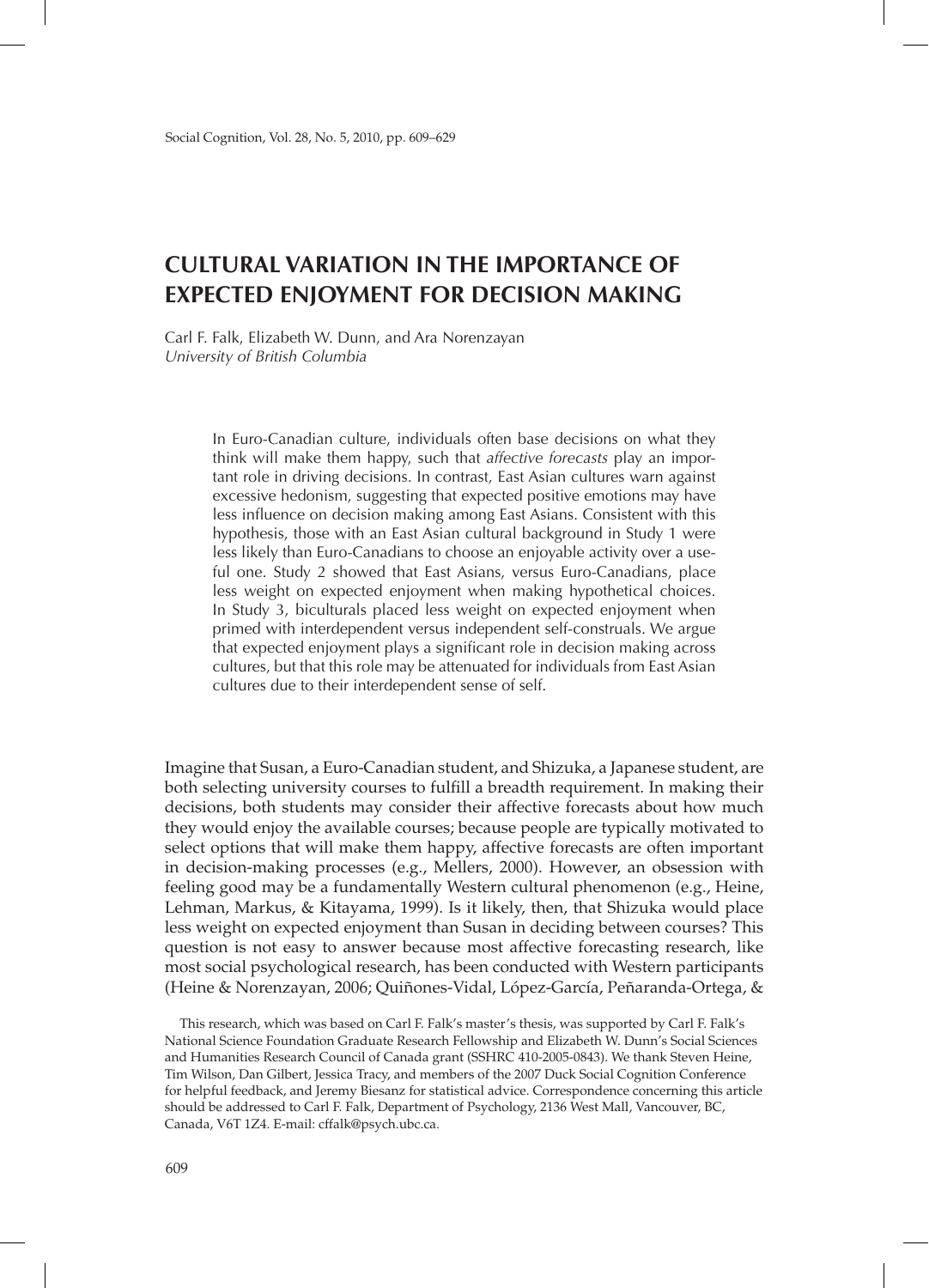Tortosa-Gil, 2004) and many psychological phenomena do not generalize to non-Western samples (Henrich, Heine, & Norenzayan, 2010). Therefore, in the present research, we investigate whether culture shapes the extent to which individuals rely on their affective forecasts in making decisions.

# Affective Forecasting and Decision Making

Affective forecasting research is concerned with the way individuals predict their future feelings, often in relation to the outcome of some expected future event (for recent reviews, see Dunn & Laham, 2006; Wilson & Gilbert, 2003). Experiments in this domain often examine discrepancies between affective forecasts and actual emotions (e.g., Dunn & Ashton-James, 2008; Dunn, Wilson, & Gilbert, 2003; Schkade & Kahneman, 1998). The explosion of recent research in this area stems in part from the growing recognition that expected emotions play a critical role in decision making (Loewenstein & Lerner, 2003). Indeed, Loewenstein and Lerner (2003) argue that even traditional theories of decision making can be construed as giving great weight to expected emotions. Recent empirical work by Mellers and colleagues (Mellers, 2000; Mellers & McGraw, 2001; Mellers, Schwartz, Ho, & Ritov, 1997; Mellers, Schwartz, & Ritov, 1999) suggests that adding expected pleasure to a decision-making model can greatly enhance predictive utility across both hypothetical and actual decision-making situations.

# Culture and the Pursuit of Positive Affect

The extent to which individuals rely on affective forecasts in making decisions may depend on their cultural experiences. In particular, the centrality of expected enjoyment for decision making may be related to individualism and collectivism, which are culture-level constructs that describe two major kinds of social patterns (Triandis, 1995). In individualistic cultures, such as mainstream United States and Canada, individuals tend to place importance on the pursuit of personal goals, viewing themselves as distinct from social groups (Triandis, 1989, 1995). They tend to have an independent self-construal—defining themselves in terms of personal traits or attributes (Kitayama & Markus, 1999; Markus & Kitayama, 1991). Such individuals are often concerned about feeling good about themselves and are motivated to maintain self-esteem (Heine et al., 1999). Members of individualistic nations report being happier, and focus more on their positive attributes, events, and emotions relative to East Asians (e.g., Diener, Diener, & Diener, 1995; Heine et al., 2001; Kitayama, Markus, & Kurokawa, 2000).

In contrast, individuals from collectivistic cultures, such as East Asian countries, tend to place more importance on membership in tightly knit social groups (e.g., families), in-group goals and norms, and duty toward one's in-group. Individuals from these cultures tend to have an interdependent self-construal—defining themselves in terms of social relationships and incorporating close others into this definition (Markus & Kitayama, 1991). There is a tendency to be concerned about meeting expectations and obligations to others—perhaps requiring individuals to eschew potentially enjoyable activities. That is, such individuals cannot focus on maximizing their own positive affect because they need to meet their obligations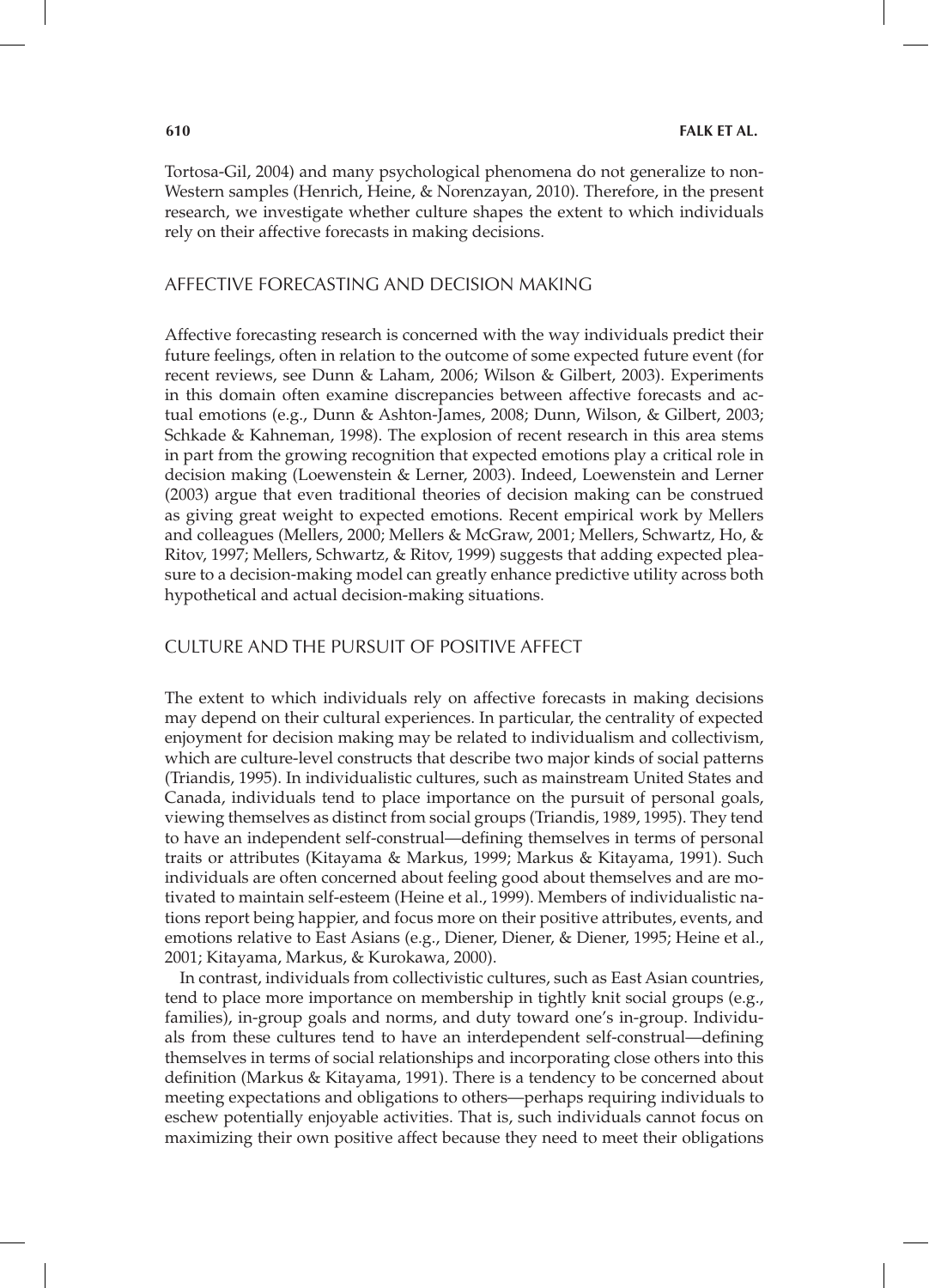toward others and maintain social harmony (Uchida, Norasakkunkit, & Kitayama, 2004). Among East Asians, social harmony and perceptions of life satisfaction as a social norm are better predictors of actual life satisfaction than are self-esteem and emotional experience (Kwan, Bond, & Singelis, 1997; Suh, Diener, Oishi, & Triandis, 1998).

Furthermore, recent evidence suggests that those with an interdependent selfconstrual have a habitual tendency to consider others' needs and perspectives, whereas those with independent self-construals are less likely to show this tendency. This tendency can become internalized and then activated in a variety of situations. For instance, compared to Westerners, East Asians are often self-critical (Heine & Hamamura, 2007)—a tendency that likely arises when evaluating themselves from an objective other's point of view. East Asians are still highly self-critical even when extreme measures are taken to ensure complete anonymity (Heine et al., 1999), and this tendency toward high objective self-awareness is unaffected by the presence of a mirror (Heine, Takemoto, Moskalenko, Lasaleta, & Henrich, 2008), suggesting that East Asians exhibit objective self-awareness across a wide range of situations. East Asians also find it easier to take the perspective of others, presumably due to more practice and a habitual tendency to do so, whereas Westerners have a relatively difficult time taking others' perspectives (Cohen & Hoshino-Browne, 2005; Cohen, Hoshino-Browne, & Leung, 2007; Wu & Keysar, 2007).

It is the difference in the tendency to view oneself as interdependent versus independent that we expect to underlie cultural differences in the use of expected enjoyment as a guide in decision making. That is, individuals with independent self-construals should feel free to pursue personal enjoyment. In contrast, individuals with interdependent self-construals may habitually consider the needs and goals of others, and feel less free to focus on their own expected enjoyment. Consistent with this perspective, the valence of associations with positive affect differs between cultures that emphasize an interdependent versus independent self-construal. For example, Heine (1996) found that Euro-Canadians rated happiness as 2nd most ideal among a list of 20 traits, whereas Japanese participants rated happiness as 18th. More recently, Uchida and Kitayama (2009) found that Japanese participants gave more undesirable descriptions of happiness than Euro-Americans and categorized more descriptions of happiness as negatively valenced in a way that suggested certain aspects of happiness made participants worry about disruption of social relationships.

Some descriptions of Japanese culture even make the explicit argument that the pursuit of happiness is immoral (Benedict, 1946). As noted by the Japanese scholar Shozo Ogiya, enjoyment may carry a similar connotation:

In our daily lives the word enjoy has a special position. With its meaning of "finding pleasure in" or perhaps of "being merry about" this word—at least to those of my generation— has nuances that smack of the immoral. . . . (as quoted in Plath, 1964, p. 68)

Thus, individuals from Japanese culture may sometimes even try to avoid certain kinds of positive affect. Heine et al. (1999) suggests that these attitudes toward happiness and its definition generalize to other Asian cultures (e.g., Diener, Suh, Smith, & Shao, 1995).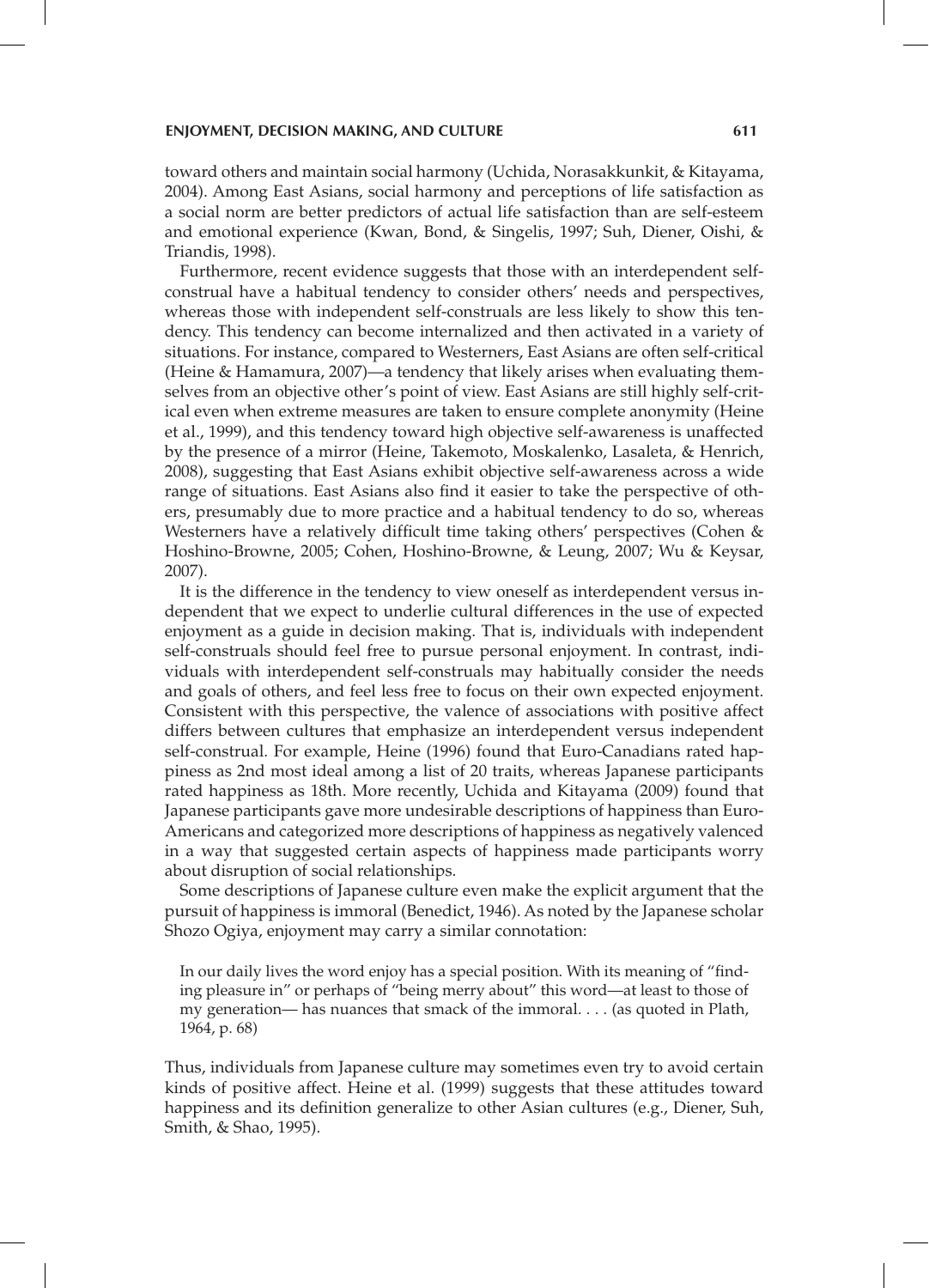Finally, preliminary evidence is consistent with the perspective that East Asians are less concerned with expected enjoyment. Specifically, Fong and Wyer (2003) investigated the effect of risk perceptions, importance of outcome, and other individuals' decisions on hypothetical risk taking among Euro-American and Chinese participants. Although not the main focus of their study, expected emotions were measured and included as mediators in their larger model. In one of two studies, the effect size linking expected positive affect to risk taking appeared to be smaller for Chinese than for Euro-Americans. However, the difference of these effect sizes was not tested and was not directly linked to any underlying cultural dimension.

# The Present Studies

In the present research, we examined cultural differences in the extent to which individuals choose options they expect to enjoy. We first tested whether East Asians were less likely than Euro-Canadians to choose an enjoyable (vs. useful) activity (Study 1). After establishing this overall behavioral difference, we examined whether East Asians placed less weight on forecasted enjoyment than Euro-Canadians in making decisions (Study 2). Finally, to test the causal influence of self-construal on the use of expected enjoyment in decision making, we primed interdependent and independent self-construal using an experimental design (Study 3).

# **Study 1**

As an initial, behavioral test of whether differences exist in the amount of weight placed on expected enjoyment, we asked participants to choose between completing an enjoyable activity versus an academically useful activity. We hypothesized that Euro-Canadians would be more likely than East Asians to choose the enjoyable activity.

#### **METHOD**

#### **Participants**

In exchange for a candy bar, 34 Euro-Canadians (53% female; mean age = 22.53, *SD* = 4.32) and 57 East Asians (72% female; mean age = 21.19, *SD* = 3.13) participated. Categorization of these two cultural groups was based on four criteria: Ethnicity, country of birth, mother's country of birth, and father's country of birth. If any participant had an ambiguous or missing value for any variable, categorization was determined by the remaining three variables. Euro-Canadians were ethnically white, born in Canada/USA and had parents born in a Western or European country. East Asian participants were all ethnically East or Southeast Asian. Initially we created two categories for East Asian participants—those born in an Asian country with parents also born in an Asian country, and those born in Canada/USA with parents born in either an Asian country or Canada/USA. Since these two groups did not differ on the main dependent variables for Studies 1 and 2 (*p*s = .79 and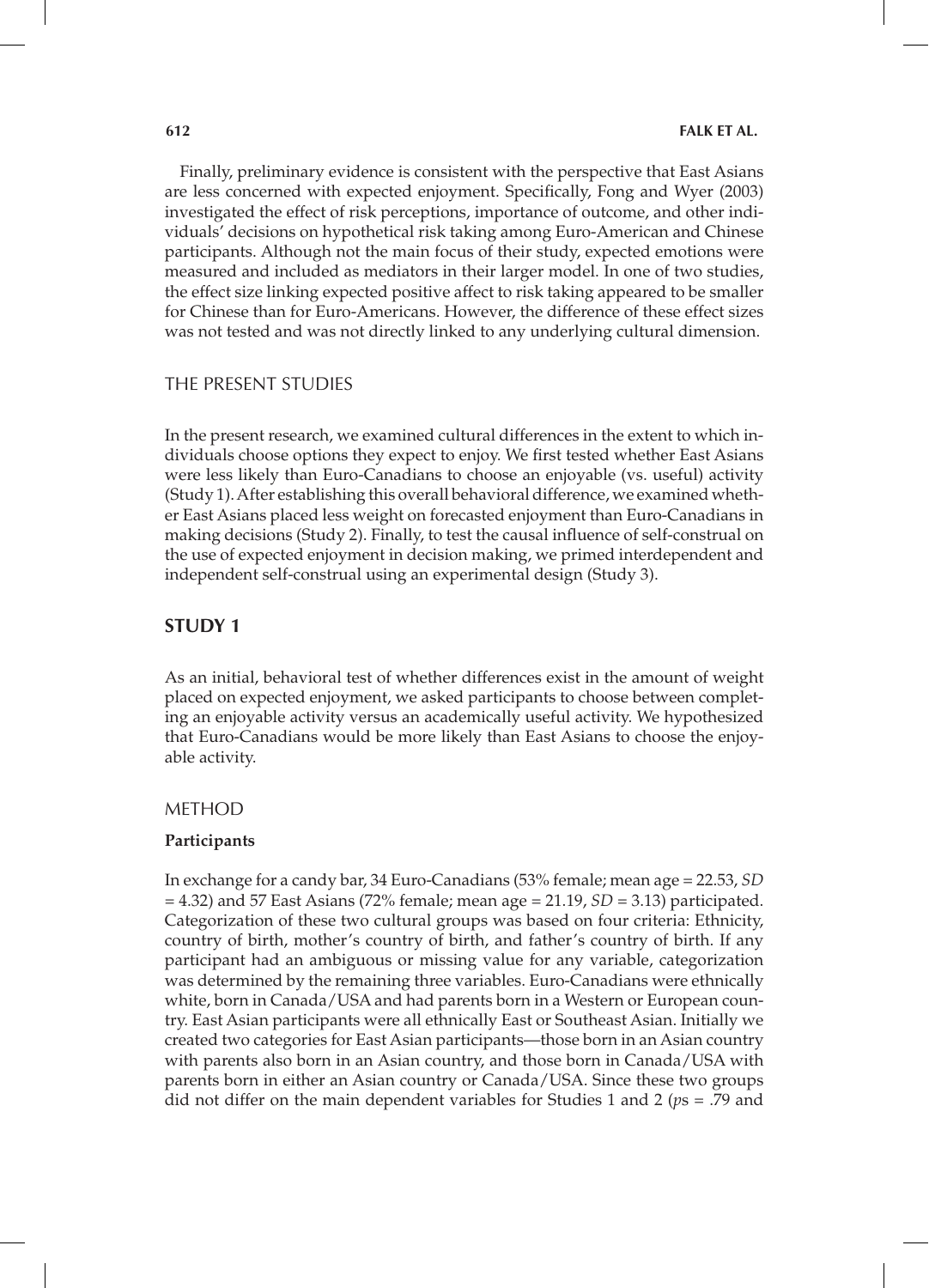

FIGURE 1. Atomix and Klotski-Stimuli used for Study 1.\*

.49), all such individuals were treated as a single cultural group we refer to as "East Asians" for all three studies in this article.

In order to obtain a broad sample of the campus community, rather than oversampling psychology majors, research assistants approached participants in public areas on the University of British Columbia (UBC) campus frequented by a variety of students (e.g., student union and a social area of a main library). Research assistants were blind to all hypotheses and were not informed that the study was about cultural variation, but were instructed to collect data mainly from those who appeared to be Caucasian or East Asian.

<sup>\*</sup>The screenshot of Atomix is from a version by Jens Finke and Guilherme de S. Pastore that was inspired by the Commodore Amiga version by Softouch Productions and published by Thalion Software in 1990. The screenshot of Klotski is from a version by Lars Rydlinge; many different versions of Klotski exist. At the time the study was conducted, both games were available for the GNOME desktop platform for Linux at http://www.gnome.org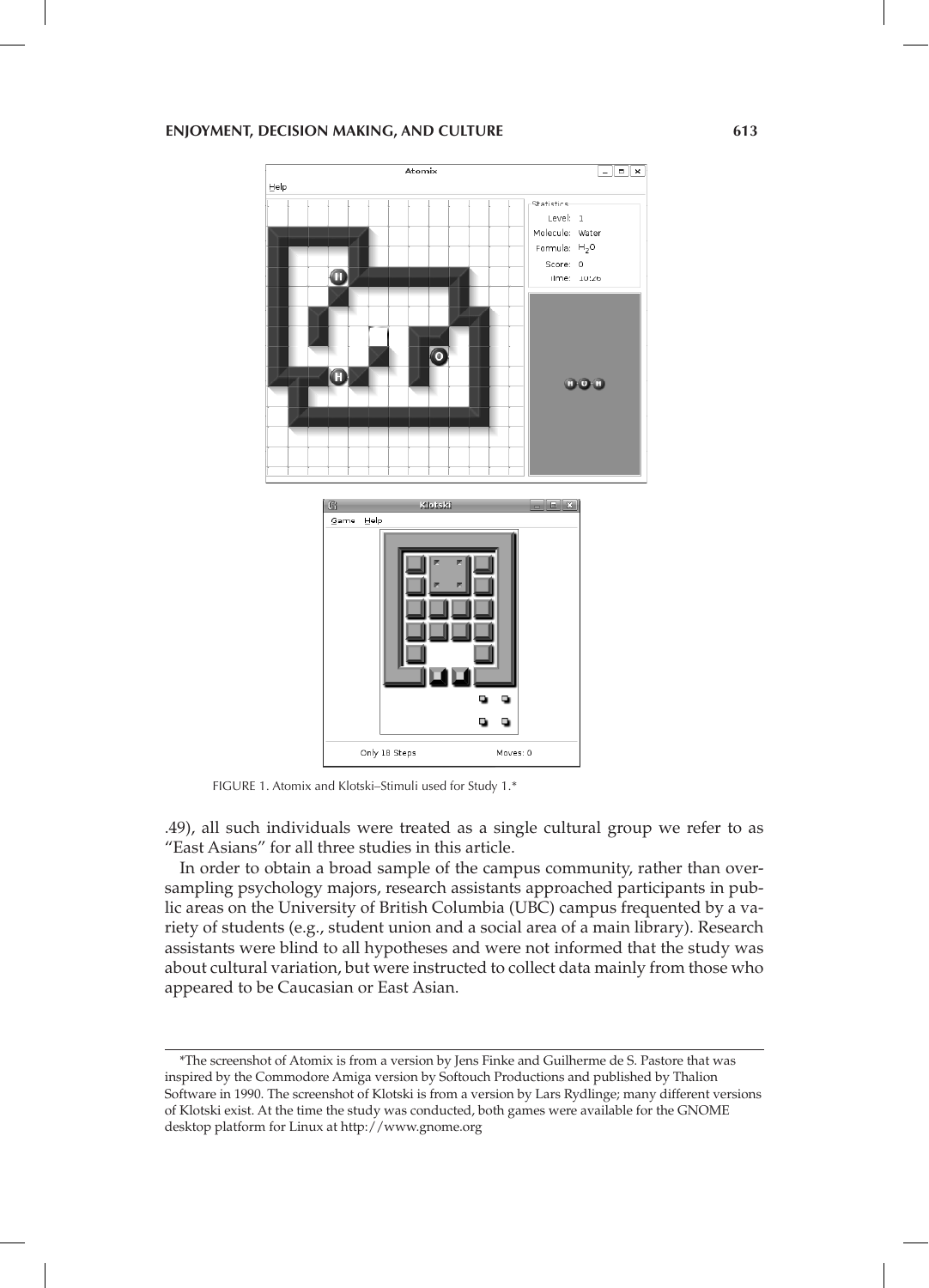

FIGURE 2. Proportion choosing enjoyable activity within each cultural group in Study 1. Predicted values determined via logistic regression. The dotted line indicates a proportion of .5.

### **Design, Procedure, and Materials**

After completing a questionnaire that assessed demographics (e.g., gender) and cultural status (e.g., parents' birthplace), participants were presented with a choice between two activities. They were shown two screen shots of puzzle-like computer games (Klotski and Atomix; see Figure 1\*) that were selected to appear equally interesting. The experimenter described the "enjoyable" activity as follows: "A lot of people find this one to be really fun and lively, but not helpful for their mind or improving their studying ability." In contrast, the "useful" activity was described as follows: "This kind of activity can improve your thinking skills and boost your grades, but in our previous studies not many participants enjoyed it." Experimenters then asked participants to choose an activity. We counterbalanced the order of presentation of the activities and pairings of each frame (enjoyable vs. useful) with each game (Klotski vs. Atomix).

# **RESULTS**

We entered cultural background (dummy coded with Euro-Canadians as the reference group) into a logistic regression predicting the choice between the useful (coded 0) and enjoyable activity (coded 1). Since the Euro-Canadian sample was slightly older,  $t(89) = 1.70$ ,  $p = .09$ , and had slightly fewer females,  $\chi^2(1) = 3.37$ ,  $p$ = .07, age and gender were added as covariates to rule them out as potential con-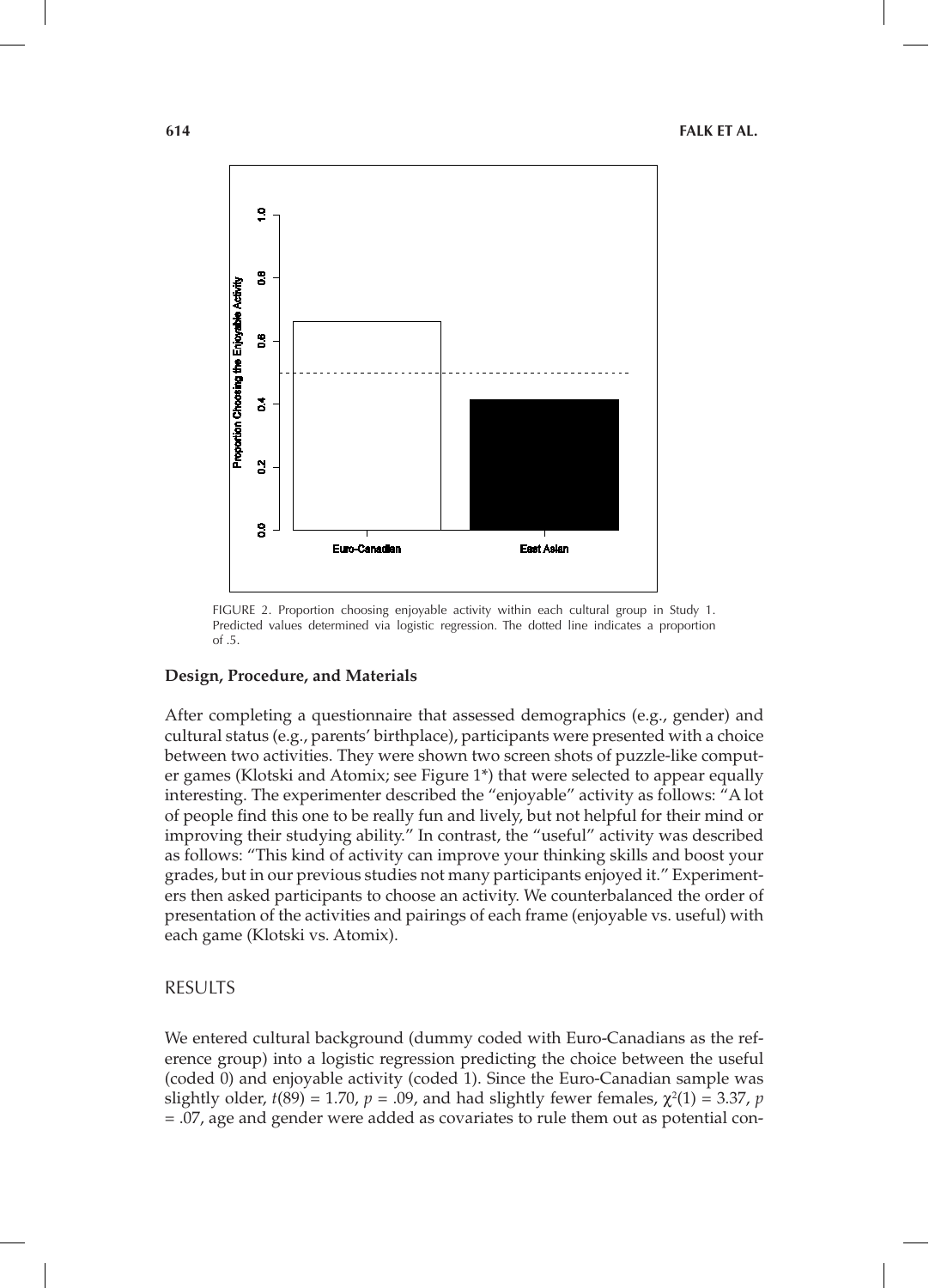founding variables. As predicted, Euro-Canadians chose the activity framed as enjoyable (versus the activity framed as useful) significantly more than the East Asians, *b* = -1.02, Wald's  $\chi^2(1)$  = 4.64, *p* = .03, odds ratio = .36 (see Figure 2).

# Discussion

Study 1 provides initial evidence of a behavioral difference between cultures regarding a real decision about an imminent activity. Consistent with our predictions, we found that Euro-Canadians were more likely than East Asians to choose an enjoyable activity over a useful activity. This forced-choice paradigm, however, was not designed to directly test how expected enjoyment shapes decision making, providing the impetus for Study 2.

# **Study 2**

In Study 2, we explored whether East Asians place less weight on expected enjoyment when making decisions than do Euro-Canadians. To this end, we presented students with a set of course descriptions and asked them to decide how likely they would be to take each course, and predict how enjoyable and useful each course would be. We conceptualized usefulness broadly, as referring to any practical future benefits that students might get out of a course, such as a reference letter or improved job prospects; we expected usefulness to account for substantial variance in choices, but did not have strong theoretical predictions regarding cultural differences in the weight students would place on it. Our primary hypothesis was that East Asians would place less weight on predicted enjoyment than Euro-Canadians when making choices.

# **METHOD**

# **Participants**

Using the same recruitment strategy and categorization criteria as in Study 1, we obtained a sample of 43 Euro-Canadian (51% females; mean age = 21.49, *SD* = 2.67) and 63 East Asian participants (61% females; mean age =  $19.91$ ,  $SD = 1.55$ ).<sup>1</sup>

#### **Design**

We used a repeated-measures design in which participants rated eight courses on dimensions of predicted enjoyment, usefulness, and likelihood of taking each course. This design allowed us to assess how much weight individuals in each cultural group placed on expected enjoyment and usefulness in deciding how likely they would be to take the courses.

<sup>1.</sup> Two additional East Asians were excluded because of missing values on level 2 predictors.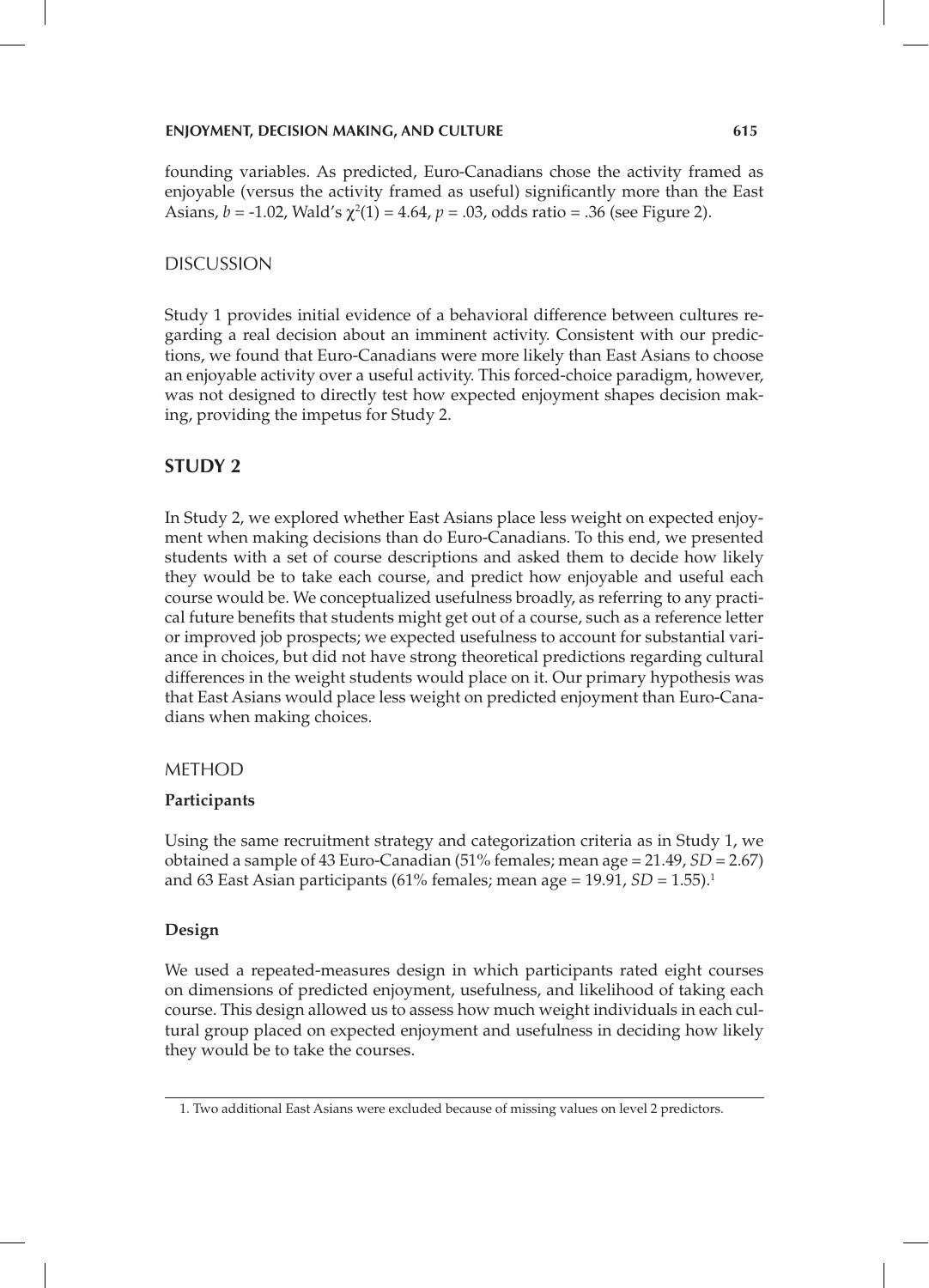| <b>Fixed Effect</b>       | Coefficient | se   | df  | t Ratio    |
|---------------------------|-------------|------|-----|------------|
| Likelihood Mean           |             |      |     |            |
| Intercept, $\beta_{00}$   | 3.76        | 0.08 | 104 | 45.09***   |
| Culture, $\beta_{\infty}$ | $-0.05$     | 0.13 | 104 | $-0.41$    |
| Age, $\beta_{02}$         | 0.01        | 0.02 | 104 | 0.53       |
| <b>Enjoyment Slope</b>    |             |      |     |            |
| Intercept, $\beta_{10}$   | 0.64        | 0.04 | 104 | $15.28***$ |
| Culture, $\beta_{11}$     | $-0.16$     | 0.06 | 104 | $-2.44*$   |
| Age, $\beta_{12}$         | $-0.04$     | 0.02 | 104 | $-2.48*$   |
| Usefulness Slope          |             |      |     |            |
| Intercept, $\beta_{20}$   | 0.38        | 0.05 | 104 | $8.16***$  |
| Culture, $\beta_{21}$     | 0.03        | 0.07 | 104 | 0.45       |
| Age, $\beta_{22}$         | 0.03        | 0.02 | 104 | $1.68^{+}$ |

**TABLE 1. HLM Fixed Effects for Study 2: Likelihood of Taking Course as Dependent Variable**

*Note*. † *p* ≤ .10. \**p* ≤ .05. \*\*p ≤ .01. \*\*\**p* ≤ .001.

#### **Procedure and Materials**

*Course Descriptions.* Participants completed a consent form and demographics form as in Study 1. Participants then were asked to read descriptions—based on student evaluations—of courses that could be used to fulfill a breadth requirement; the need to obtain accurate data regarding students' opinions about these courses was emphasized. To ensure variability in participants' responses, we constructed the course descriptions to vary along three dimensions: Enjoyability (high versus low), usefulness (high versus low), and subject domain (humanities versus science/math); all analyses, however, were based on participants' own ratings of the enjoyablity and usefulness of the courses, rather than our categorization of these courses. Aside from the title, each course description was devoid of any specific description of actual course content (see Appendix).

*Course Ratings.* After reading all the course descriptions, participants rated how likely they would be to take each of the courses the following term—assuming they were required to take at least some of the courses—on a scale ranging from *Extremely Unlikely* (1) to *Extremely Likely* (7). Next, on scales from *Not at all* (1) to *Extremely* (7), participants predicted how enjoyable and useful each course would be overall; the order of enjoyment versus usefulness ratings was counterbalanced.

#### Results

#### **Analytic Strategy**

This study was designed to allow the use of Hierarchical Linear Modeling (HLM; Raudenbush & Bryk, 2002) and models were estimated using HLM 6 (Raudenbush, Bryk, & Congdon, 2004). Individuals served as level 2 clusters with likelihood of taking each course, predicted enjoyment, and predicted usefulness as level 1 measures. The regression equation at level 1 predicted likelihood of taking each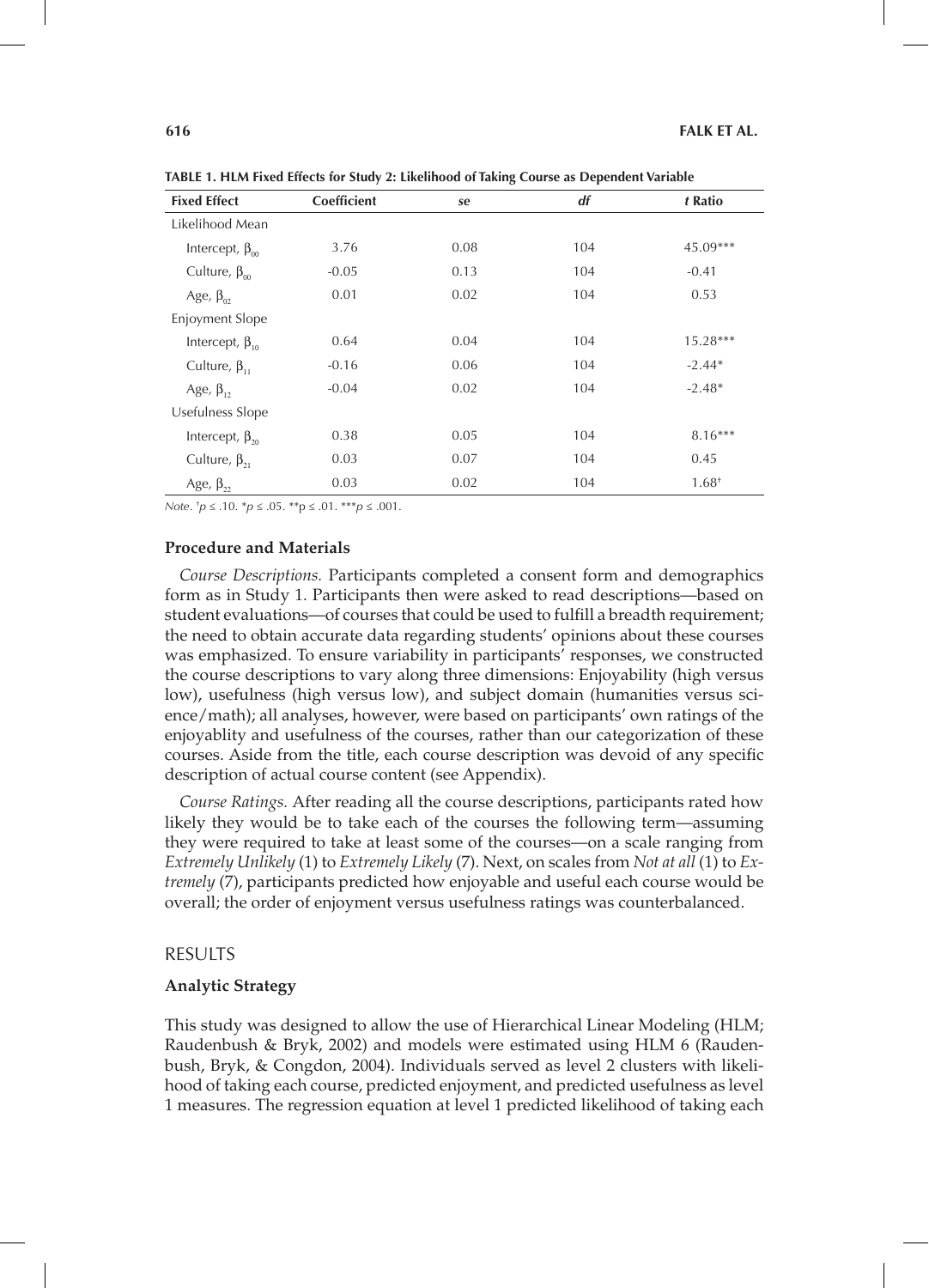course from ratings of enjoyment and usefulness simultaneously (all level 1 predictors were grand mean centered). At level 2, the level 1 intercept and slopes were modeled as random effects and were predicted by a culture dummy code with Euro-Canadians serving as the reference group (Euro-Canadian = 0, East Asians = 1). Age (centered) was added as a level 2 predictor since Euro-Canadians were slightly older than the East Asians,  $t(105) = 3.88$ ,  $p < .001$ . The full mixed-model equation appears below and the results appear in Table 1:

Likelihood = 
$$
(\beta_{00} + \beta_{01}(\text{Culture}) + \beta_{02}(\text{Age}) + r_0) +
$$
  
\n $(\beta_{10} + \beta_{11}(\text{Culture}) + \beta_{12}(\text{Age}) + r_1)(\text{Enjoyment}) +$   
\n $(\beta_{20} + \beta_{21}(\text{Culture}) + \beta_{22}(\text{Age}) + r_2)(\text{Usefulness}) + e$ 

Conceptually, HLM allowed us to compute a regression equation predicting the likelihood of taking a course from ratings of expected enjoyment and usefulness using participants' subjective ratings of all eight courses, while modeling the dependency among ratings due to the repeated measures design. The slope of the enjoyment-likelihood line represented the strength of the relationship between expected enjoyment and likelihood of taking courses (anticipated choice). Therefore, whether this line differed as a function of culture was of primary interest. The level 2 equation then allowed us to test whether the enjoyment-likelihood relationship was different for East Asians versus Euro-Canadians.

#### **Enjoyment-Likelihood Relationship**

Central to our hypothesis, we found cross-level interactions between expected enjoyment and culture,  $β_{11} = -.16$ ,  $t(104) = -2.48$ ,  $p = .02$ , indicating that the relationship between expected enjoyment and likelihood of taking a course was stronger for Euro-Canadians,  $β_{10} = .64$ ,  $p(104) = 15.28$ ,  $p < .001$ , than for East Asians,  $β_{10} =$ .48,  $t(104) = 10.61$ ,  $p < .001$  (see Figure 3), although both of these coefficients were significantly greater than zero.<sup>2</sup>

#### **Usefulness-Likelihood Relationship**

Anticipated usefulness significantly predicted likelihood of taking a course for both Euro-Canadians,  $β_{20} = .38$ ,  $t(104) = 8.16$ ,  $p < .001$ , and East Asians,  $β_{20} = .41$ ,  $t(104) = 7.71$ ,  $p < .001$ , indicating that participants were more likely to take courses they perceived as useful. Culture did not moderate this relationship,  $\beta_{21} = .03$ ,  $t(104) = .45, p = .66.$ 

#### Discussion

Study 2 provided more direct evidence that expected enjoyment has less influence on choices for East Asians versus Euro-Canadians, though participants from both

<sup>2.</sup> We follow Raudenbush and Bryk's (2002) notation for Studies 2 and 3 by using beta to represent fixed effect coefficients; all coefficients reported are unstandardized.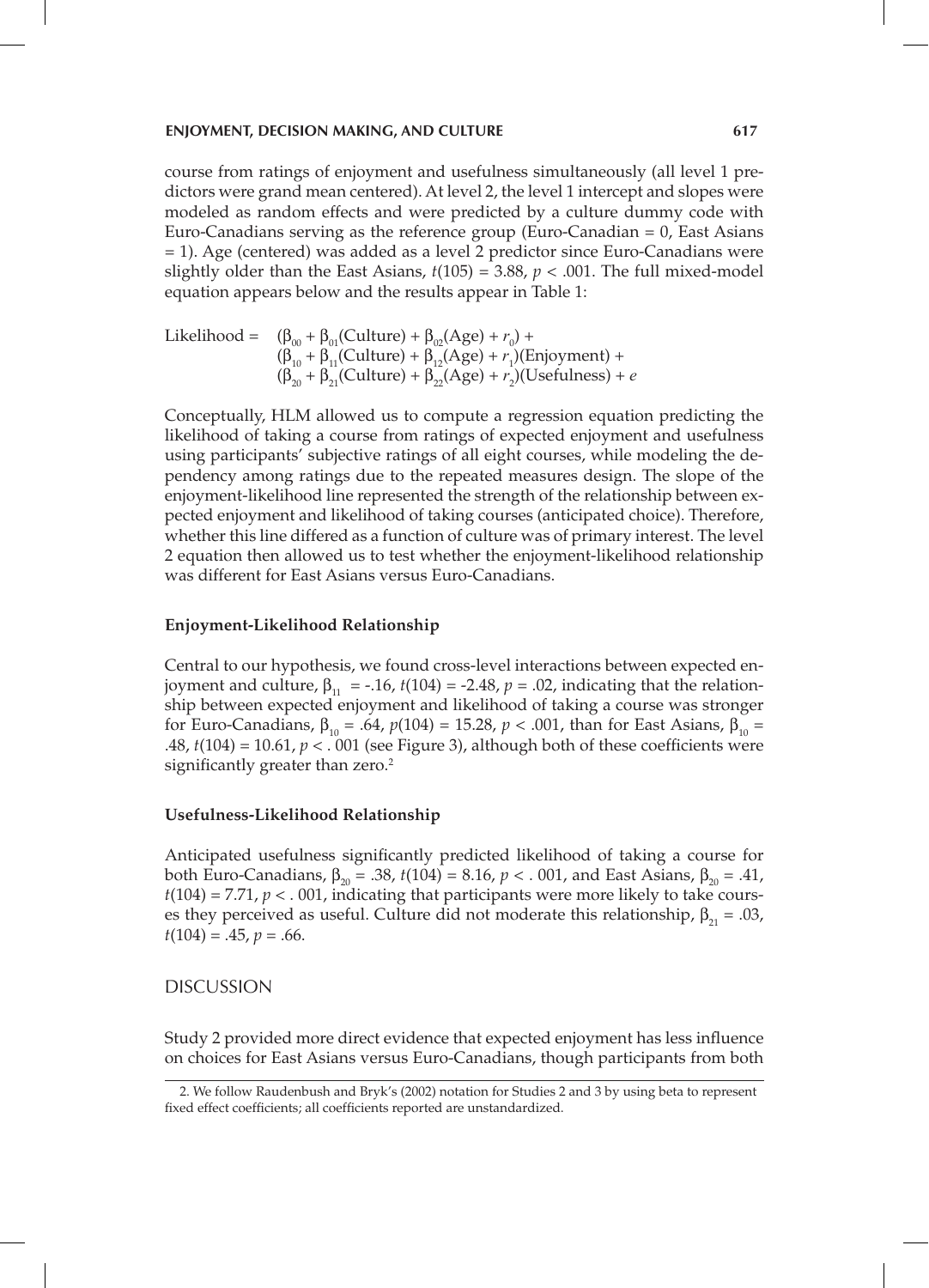

FIGURE 3. Enjoyment-likelihood relationship for each cultural group in Study 2.

groups placed substantial weight on expected enjoyment. Importantly, our analyses should be relatively immune to any idiosyncratic perceptions of our stimulus materials; even if there were some differences in which courses were viewed as enjoyable or useful between individuals or cultures, this would not pose a major threat to our conclusions because our analyses estimated relationships among variables within each culture and relied on each individual's idiographic perceptions of the courses.3

Studies 1-2 provide evidence of cultural differences in the extent to which decisions are influenced by expected enjoyment, but did not identify the responsible underlying psychological mechanism. It will always be the case that cultural differences could be due to some unmeasured demographic variable that was confounded with cultural group. We addressed these issues with an experimental design in Study 3.

# **Study 3**

Our theoretical perspective predicts that the amount of weight individuals place on expected enjoyment when making decisions should depend on the relative accessibility of interdependent and independent self-construals. That is, when individuals think about their relationships and interpersonal responsibilities, they should place less weight on predicted personal enjoyment when making decisions. In contrast, when considering their independence from others, they should feel freer to pursue hedonic endeavors. Individuals differ in the accessibility of cultural knowledge structures (Hong, Morris, Chiu, & Benet-Martinez, 2000), including both independence and interdependence (Gardner, Gabriel, & Lee, 1999).

<sup>3.</sup> We did not find any evidence of cultural differences in overall means, within-individual variance, and across-individual variance of enjoyment and usefulness ratings. The details of these analyses are available upon request from the first author.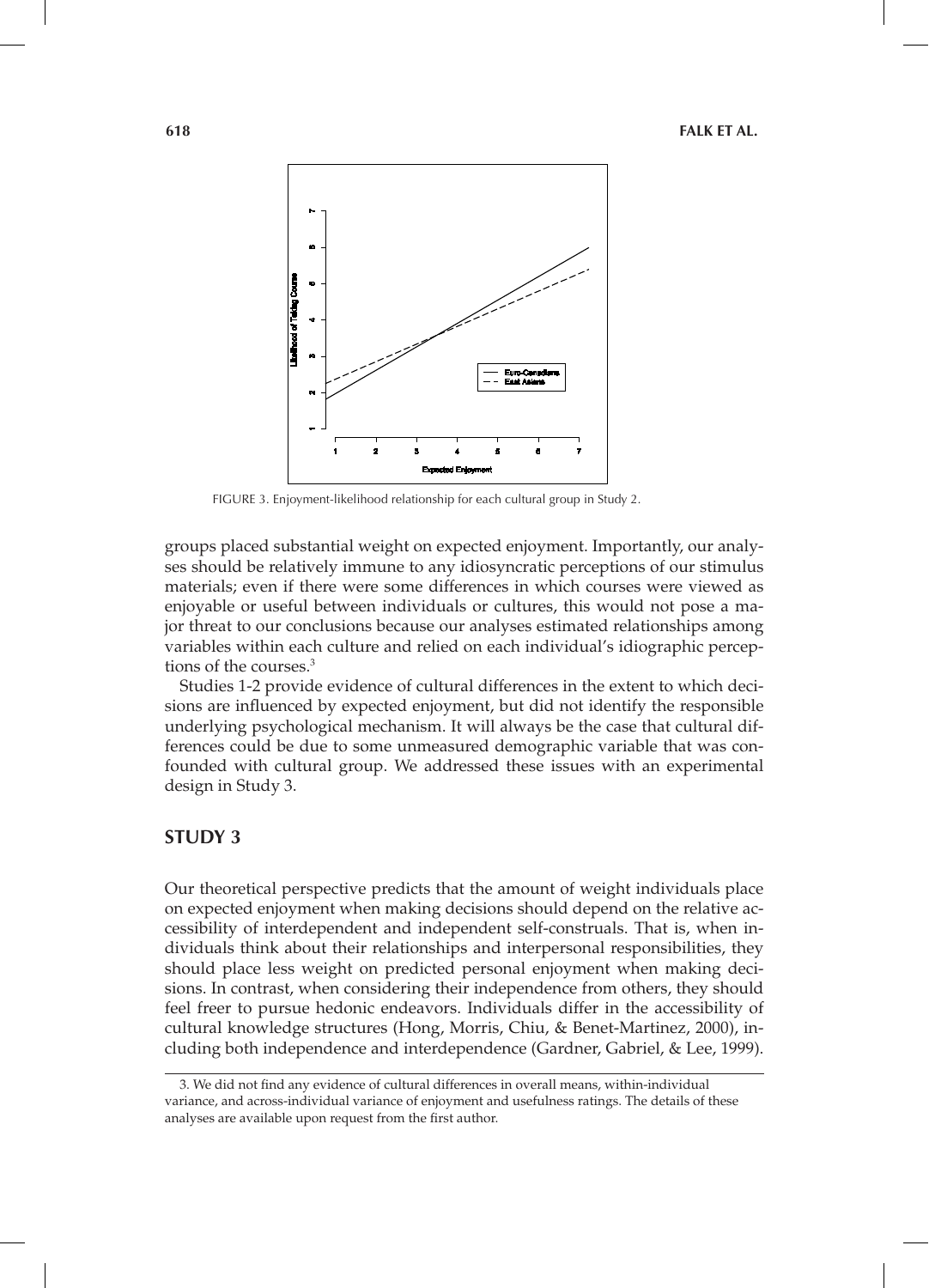Individuals exposed more to Euro-American culture habitually reference an independent self, whereas those exposed more to an East Asian culture habitually reference an interdependent self.

Previous studies have shown that the relative accessibility of an independent or interdependent self can be manipulated (Gardner et al., 1999), and priming such cultural constructs is a frequently used technique for understanding the mechanisms underlying cultural differences (Heine & Norenzayan, 2006). If this underlying dimension is responsible for the cultural differences we have found in the weight individuals place on expected enjoyment, manipulating self-construal should recapitulate this difference.

#### **METHOD**

#### **Participants**

To test our hypothesis, we recruited 137 East Asian UBC students (74% females; mean age  $= 20.48$ ,  $SD = 2.51$ ) meeting the same categorization criteria as Studies 1 and 2 and all living in Canada; because these bicultural individuals have exposure to both independent and interdependent cultural ideals, they should be the most receptive to primes (Hong et al., 2000; Hong, Ip, Chiu, Morris, & Menon, 2001). These participants varied greatly in the percentage of life they had lived in North America (range: < 1% to 100%, *M* = 67.08%, *SD* = 34.17%). Participants were recruited by research assistants, blind to experimental condition, and in the same manner as in Studies 1 and 2.4

#### **Design, Procedure, and Materials**

This study used the same procedure, stimuli, and main dependent measures as Study 2, but participants were randomly assigned to an interdependence prime, independence prime, or no prime control condition. The primes were taken directly from Trafimow, Triandis, and Goto (1991, Study 2) and were read by participants after completing the background questionnaire and before reading the course descriptions. Each prime consisted of a short story about a warrior who must pick a new military commander. In the interdependence condition, the protagonist picks a family member in order to benefit his family. In the independence condition, the protagonist picks a "talented general" because the protagonist will personally benefit from this choice. Participants in the no prime condition did not read any story. These primes have been used successfully in the original study and in other studies to prime interdependent and independent self-construals (e.g., Gardner et al., 1999).

All other materials were identical to Study 2, except that usefulness ratings always appeared after enjoyment ratings, and we counterbalanced whether likelihood ratings appeared first or last.

<sup>4.</sup> One participant was excluded for missing values on level 2 predictors.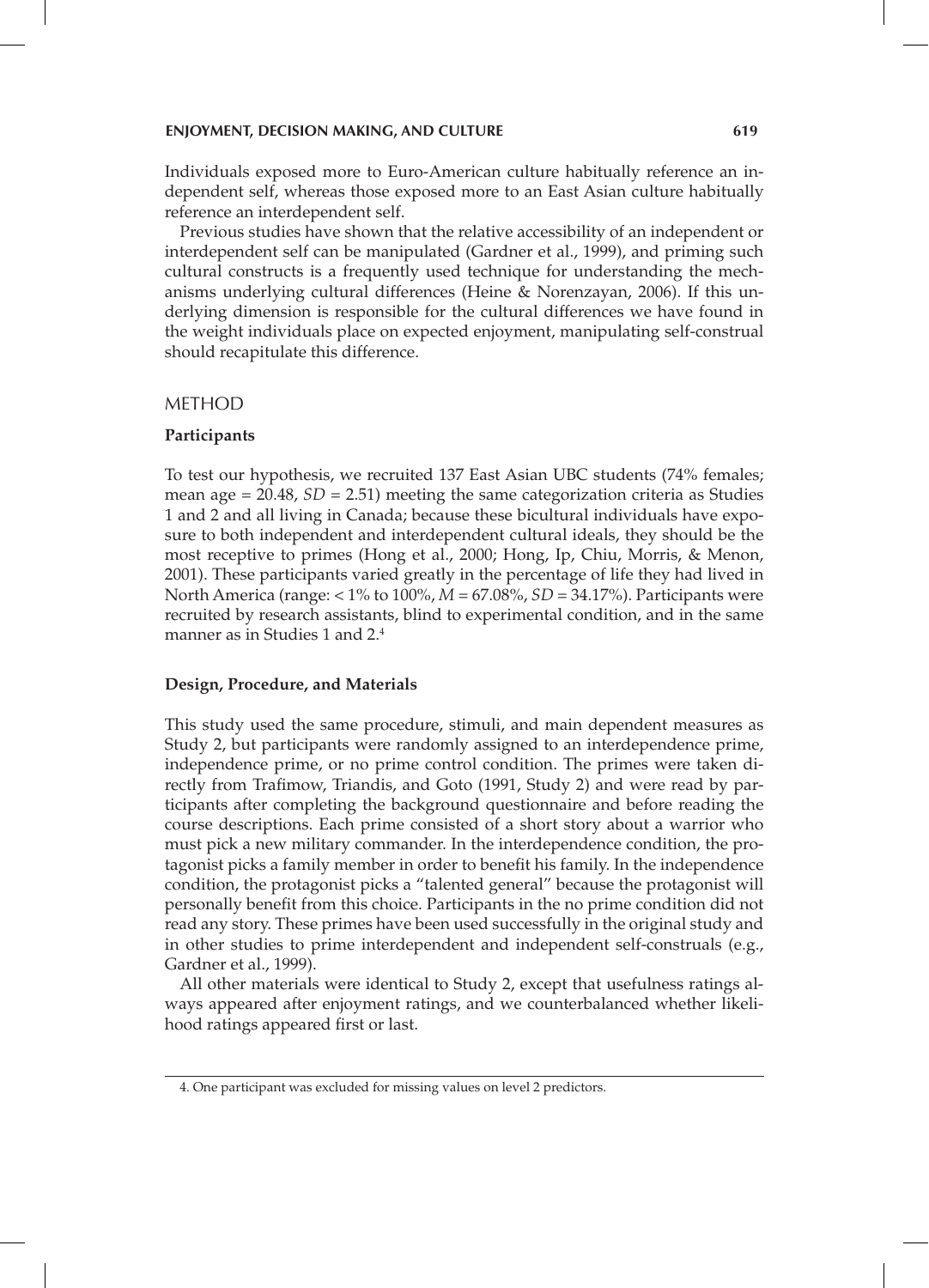#### **RESULTS**

#### **Analytic Strategy**

We employed the same data-analytic technique as in Study 2, using the same level 1 equation. The level 2 equations included four predictors. A contrast code tested for the predicted linear progression in the strength of the enjoyment-likelihood relationship from the interdependent prime, to no prime, to the independence prime conditions (C1; interdependent prime  $= -1/2$ , no prime  $= 0$ , independence prime  $= 1/2$ ). A second orthogonal contrast code was necessary to complete the representation of experimental conditions (C2; interdependent prime  $= -1/3$ , no prime  $= 2/3$ , independence prime  $= -1/3$ ). Percentage of life lived in Canada/USA (PL, grand mean centered) was added as a continuous measure of acculturation and allowed us to control for exposure to North American culture. Albeit a crude measure, similar variables have been used successfully in previous research to study acculturation of East Asian individuals to North America (e.g., Heine & Lehman, 2004). Interactions between percentage of life lived in Canada/USA and each of the experimental condition contrasts did not significantly increase the fit of the model,  $\chi^2(6) = 7.85$ ,  $p = .25$ , and were trimmed from the overall model. Age and gender also did not increase the fit of the model and were therefore not included in the model,  $\chi^2(3) = 1.95$ ,  $p > .5$ , and  $\chi^2(3) = 5.51$ ,  $p = .14$ , respectively. Questionnaire version was a significant predictor of some level 1 coefficients,  $\chi^2(3) = 12.58$ ,  $p < .01$ , and was included as a level 2 predictor (Q; likelihood-enjoyment-usefulness = 1/2, enjoyment-usefulness-likelihood  $= -1/2$ ). The full mixed-model equation appears below and results appear in Table 2:

| Likelihood = | $(\beta_{00} + \beta_{01}(C1) + \beta_{02}(C2) + \beta_{03}(PL) + \beta_{04}(Q) + r_0) +$               |
|--------------|---------------------------------------------------------------------------------------------------------|
|              | $(\beta_{10} + \beta_{11}(C1) + \beta_{12}(C2) + \beta_{13}(PL) + \beta_{14}(Q) + r_1)(Enjoyment) +$    |
|              | $(\beta_{20} + \beta_{21}(C1) + \beta_{22}(C2) + \beta_{23}(PL) + \beta_{24}(Q) + r_2)(Usefulness) + e$ |

#### **Enjoyment-Likelihood Relationship**

The relationship between expected enjoyment and likelihood of taking a course was moderated by the predicted experimental condition contrast,  $\beta_{11} = .14$ , *t*(132) = 1.95, *p* = .05, but not the orthogonal contrast,  $β_1$ , = -.03, *t*(132) = -.48, *p* = .63. The combination of the results for these two coefficients (i.e., significant predicted contrast, non-significant orthogonal contrast) confirms the order of the enjoyment-likelihood relationship across experimental conditions as we expected: The strength of the enjoyment-likelihood relationship was statistically significant in all conditions, but lowest in the interdependent prime condition,  $β_{10} = .43, t(132)$ = 8.18, *p* < .001, highest in the independence prime condition,  $β_{10}$  = .57, *t*(132) = 10.32,  $p < .001$ , and at an intermediate level in the no prime condition,  $\beta_{10} = .47$ ,  $t(132) = 10.00, p < .001$  (see Figure 4).<sup>5</sup> Percentage of life lived in Canada/USA was also a marginally significant moderator of the enjoyment-likelihood relationship in a direction consistent with our theoretical perspective—those who spent less of their life in Canada/USA placed less weight on enjoyment,  $β<sub>13</sub> = .18$ ,  $t(132) = 1.84$ ,  $p = .07$ .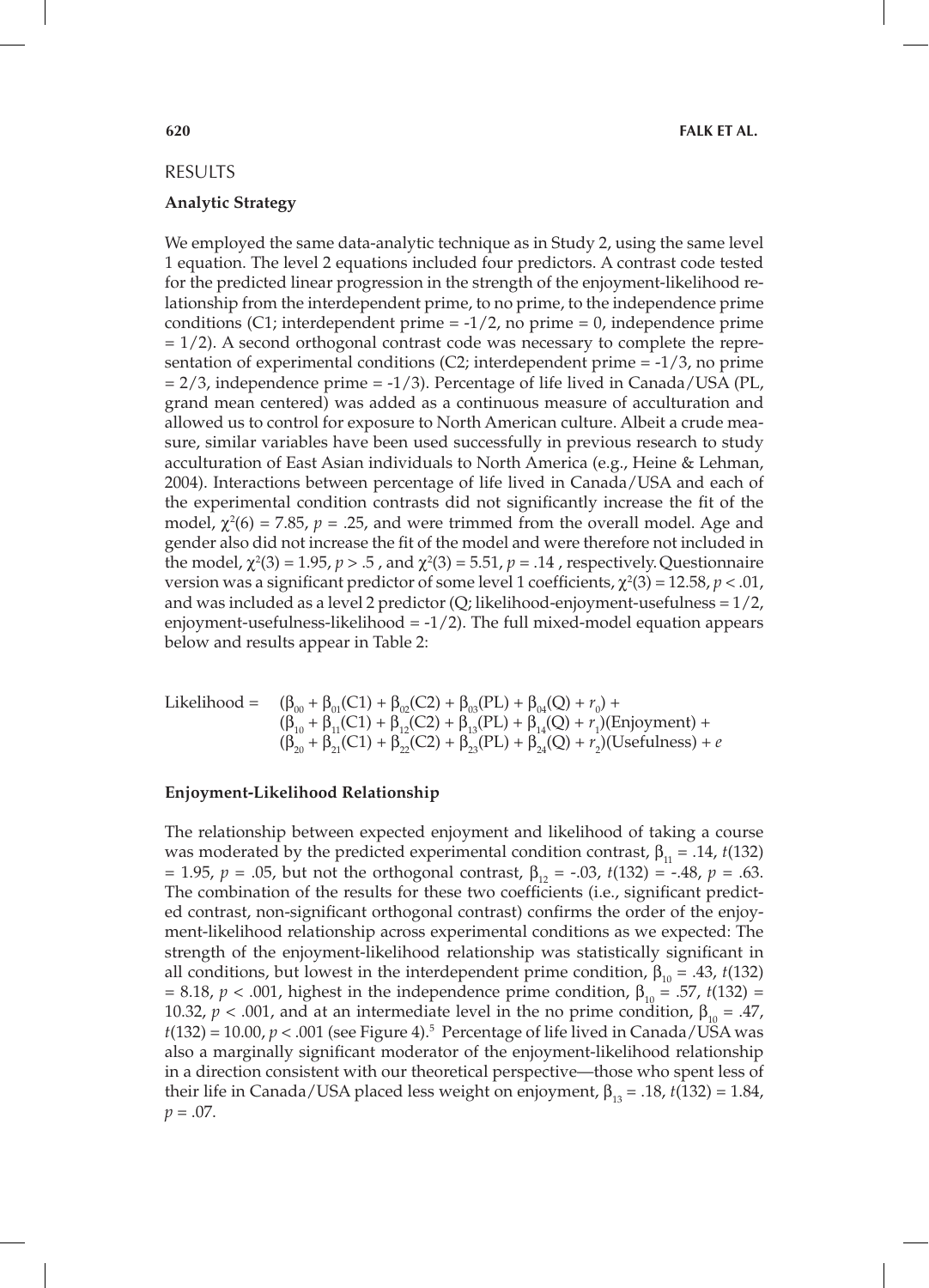| <b>Fixed Effect</b>                   | Coefficient | se   | df  | t Ratio              |  |  |  |
|---------------------------------------|-------------|------|-----|----------------------|--|--|--|
| Likelihood Mean                       |             |      |     |                      |  |  |  |
| Intercept, $\beta_{00}$               | 3.91        | 0.05 | 132 | 73.13***             |  |  |  |
| Contrast 1 (Predicted), $\beta_{01}$  | $-0.06$     | 0.13 | 132 | $-0.48$              |  |  |  |
| Contrast 2 (Orthogonal), $\beta_{02}$ | 0.13        | 0.11 | 132 | 1.23                 |  |  |  |
| Percent Life in CA/USA, $\beta_{03}$  | $-0.25$     | 0.15 | 132 | $-1.71$ <sup>+</sup> |  |  |  |
| Question Order, $\beta_{04}$          | $-0.06$     | 0.11 | 132 | $-0.52$              |  |  |  |
| <b>Enjoyment Slope</b>                |             |      |     |                      |  |  |  |
| Intercept, $\beta_{10}$               | 0.49        | 0.03 | 132 | $16.06***$           |  |  |  |
| Contrast 1 (Predicted), $\beta_{11}$  | 0.14        | 0.07 | 132 | $1.95*$              |  |  |  |
| Contrast 2 (Orthogonal), $\beta_{12}$ | $-0.03$     | 0.06 | 132 | $-0.48$              |  |  |  |
| Percent Life in CA/USA, $\beta_{13}$  | 0.18        | 0.10 | 132 | $1.84^{+}$           |  |  |  |
| Question Order, $\beta_{14}$          | 0.18        | 0.06 | 132 | $3.07**$             |  |  |  |
| Usefulness Slope                      |             |      |     |                      |  |  |  |
| Intercept, $\beta_{20}$               | 0.31        | 0.03 | 132 | $9.14***$            |  |  |  |
| Contrast 1 (Predicted), $\beta_{21}$  | $-0.08$     | 0.09 | 132 | $-0.96$              |  |  |  |
| Contrast 2 (Orthogonal), $\beta_{22}$ | 0.09        | 0.07 | 132 | 1.27                 |  |  |  |
| Percent Life in CA/USA, $\beta_{23}$  | 0.08        | 0.10 | 132 | 0.81                 |  |  |  |
| Question Order, $\beta_{24}$          | $-0.13$     | 0.07 | 132 | $-1.89$ <sup>+</sup> |  |  |  |

**TABLE 2. HLM Fixed Effects for Study 3: Likelihood of Taking Course as Dependent Variable**

*Note*. † *p* ≤ .10. \**p* ≤ .05. \*\**p* ≤ .01. \*\*\**p* ≤ .001.

#### **Usefulness-Likelihood Relationship**

The relationship between perceived usefulness and perceived likelihood of taking a course was significant,  $\beta_{20} = .31$ ,  $t(132) = 9.14$ ,  $p < .001$ , but this relationship did not vary as a function of experimental condition nor percentage of life lived in Canada/USA (all *p*s > .20).

# Discussion

As hypothesized, increasing the accessibility of an interdependent (versus independent) self-construal led bicultural individuals to place less weight on predicted enjoyment when making decisions. Thus, given that priming interdependence versus independence reproduced the cultural effects we observed in Study 2, these dimensions may underlie the between-group differences we observed in the first two studies. Moreover, by demonstrating that a well-established underlying psy-

<sup>5.</sup> The predicted contrast by itself also indicates that the enjoyment-likelihood relationship in the independence condition and interdependence condition were significantly different from each other. Using dummy coding instead of contrast codes and specifying the control condition as the reference group, it can be shown that the enjoyment-likelihood relationship for the control condition was not different from that in the independence prime condition,  $β<sub>11</sub> = .10$ ,  $t(132) = 1.40$ ,  $p = .16$ , nor that in the interdependence prime condition,  $β_{12} = -.04$ ,  $t(132) = -.63$ ,  $p = .53$ .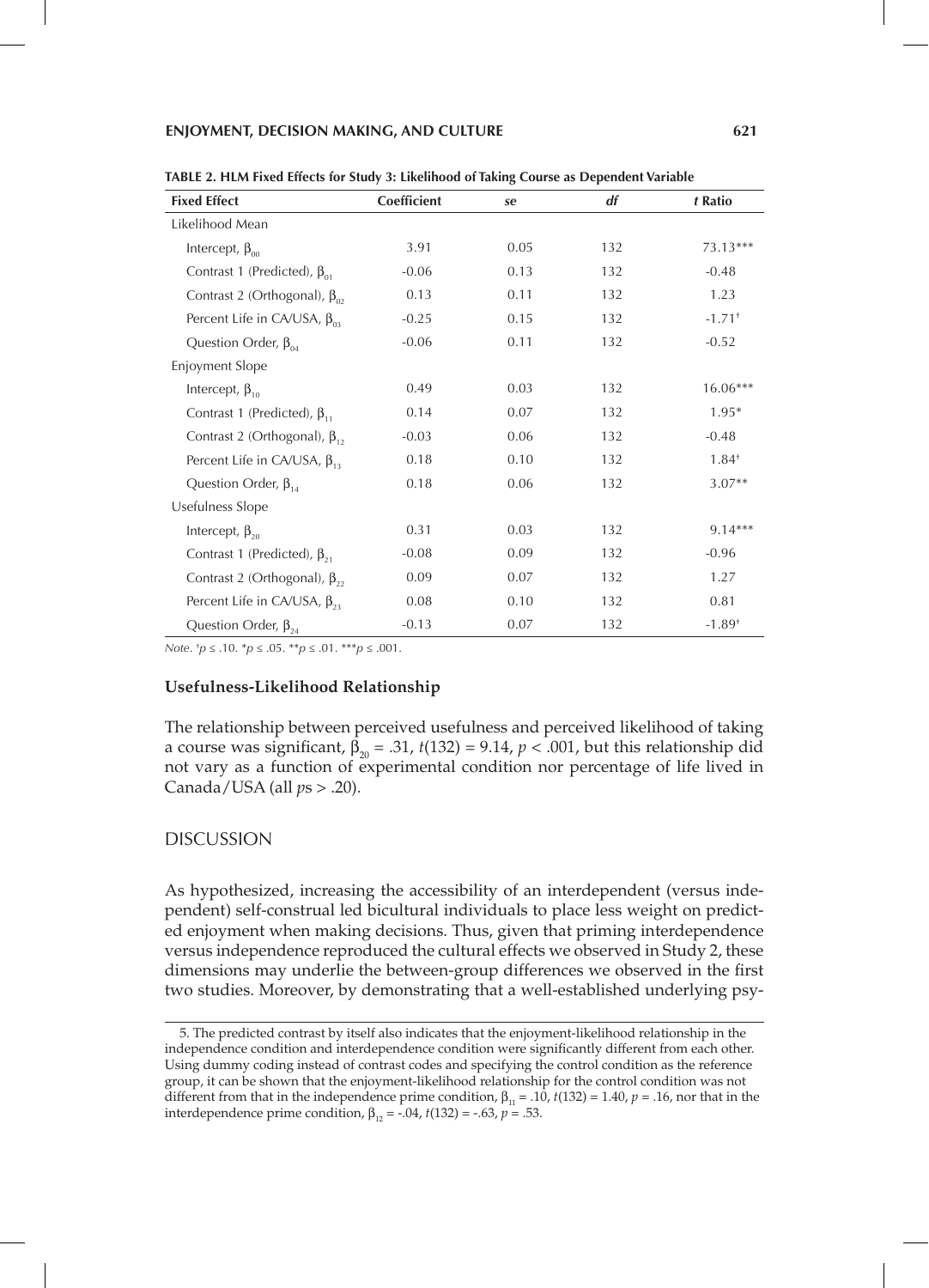

FIGURE 4. Enjoyment-likelihood relationship for each experimental prime condition in Study 3.

chological difference between cultures exercised a causal influence on the weight participants placed on expected enjoyment, the experimental approach used in Study 3 casts doubt on the possibility that the cultural differences we observed in Studies 1 and 2 stemmed from some artifactual difference between groups.

# **General Discussion**

The present findings suggest that individuals from East Asian cultural backgrounds place less weight on expected enjoyment than their Euro-Canadian counterparts in decision-making situations. In Study 1, when faced with a choice participants believed was real and imminent, Euro-Canadians overwhelmingly chose an enjoyable activity over a useful one, whereas East Asians did not show a clear preference. Examining the underlying process more closely in Study 2, we found that East Asians placed less weight on their own expected enjoyment in making hypothetical course choices than did Euro-Canadians. Finally, to identify the psychological mechanism underlying this cultural difference, we manipulated self-construal directly (Study 3), and found that this manipulation reproduced the cultural differences observed in Study 2. Thus, we conclude that, relative to Euro-Canadians, East Asians may place less weight on expected enjoyment because their interdependent concern with social roles and relationships precludes the uncompromising pursuit of positive affect.

Importantly, our studies demonstrate not only an overall cultural difference, but have taken an initial step toward identifying the responsible underlying process.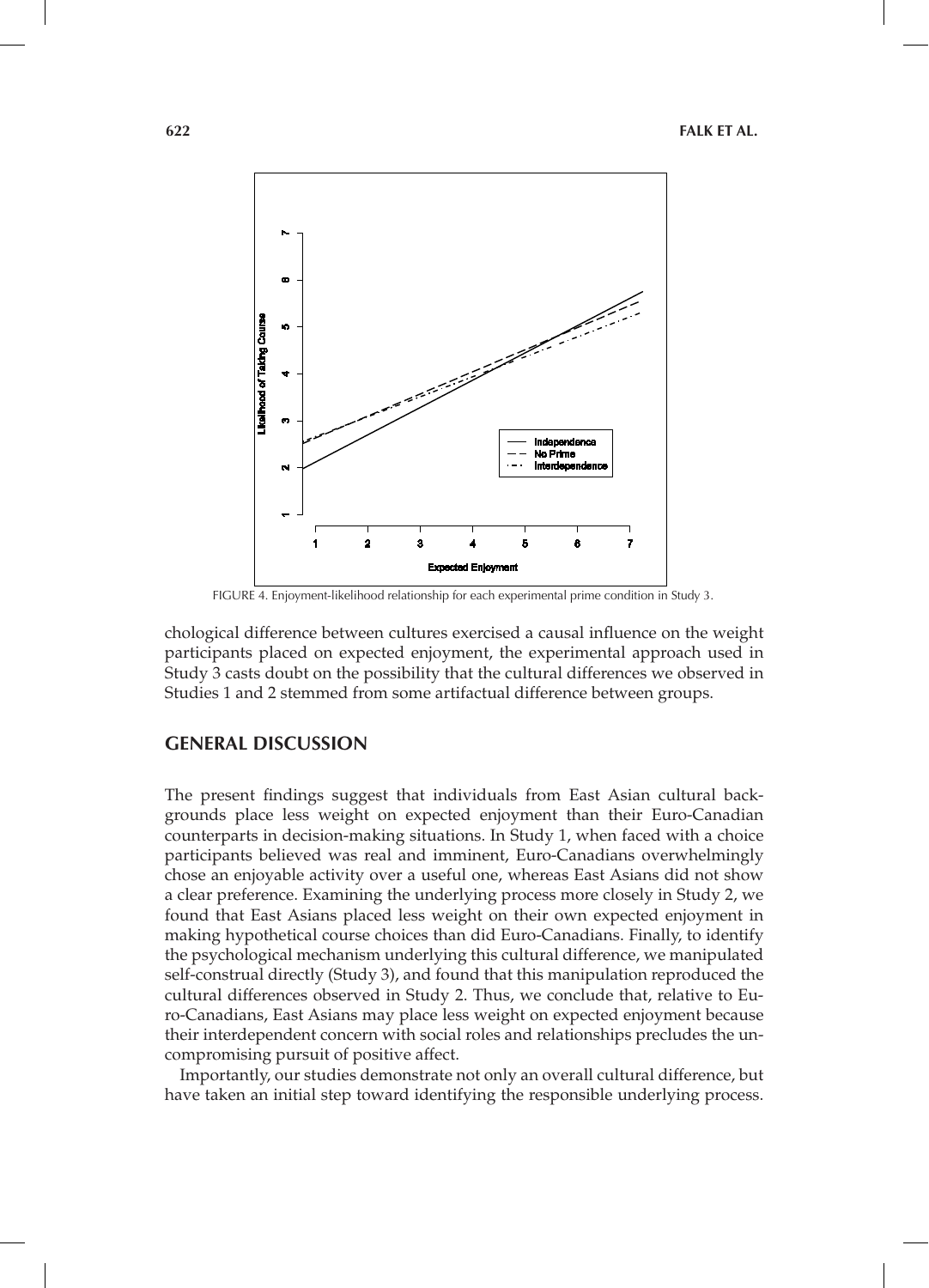The cultural differences we observed may stem from differences in the accessibility of interdependent versus independent self-construals. The fact that these results emerged while using stimuli that did not directly mention any possible impact of participants' decisions on other individuals is consistent with previous literature suggesting that individuals internalize self-construals and those with an interdependent self-construal habitually consider others' perspectives (e.g., Heine et al., 2008). Habitually thinking about close relationships (common in East Asian cultures) may lead individuals to place less weight on expected enjoyment when making decisions because such pursuit of enjoyment is antithetical to the fulfillment of one's obligations to others; habitually thinking about one's independence from others (common in Euro-American culture) may lead individuals to place more weight on expected enjoyment because individuals are free to pursue hedonic endeavors.

The present findings imply that decision-making models developed and tested with Westerners may overestimate the importance of expected positive affect for individuals from East Asian collectivistic cultures. While this cultural difference is important to recognize, it would be inappropriate to conclude that affective forecasts are irrelevant for individuals with an interdependent self-concept. Indeed, we observed a significant relationship between expected enjoyment and choice even for East Asian participants who had spent very little time in Canada/USA and who had been primed with interdependence. This suggests that the relationship between affective forecasts and decision making may represent a functional universal (Norenzayan & Heine, 2005); that is, affective forecasts play a role in decision making across cultures, but the strength of this relationship may vary in systematic and meaningful ways.

Although we have argued that cultural background influences the weight that individuals place on their expected enjoyment, there is an intriguing alternative cultural explanation for the present findings. It is possible that Euro-Canadians place more weight on short-term pleasure whereas East Asians place more weight on long-term pleasure. For example, in our course selection paradigm, East Asians might have placed less value on the enjoyment they would experience during the course, but more value on the enjoyment they would experience later, as a result of having taken the course (e.g., due to successful employment). Several strands of research suggest East Asians, versus Westerners, focus more on long-term outcomes (Hofestede & Bond, 1988), view events as having more far-reaching consequences (Maddux & Yuki, 2006), and exhibit lower temporal discounting rates for monetary outcomes (Du, Green, & Myerson, 2002; Takahashi et al., 2009). Note, however, that none of this work provides evidence that East Asians are especially concerned with maximizing positive emotions in the long-term. Some evidence shows that East Asians, versus Westerners, are happier when engaging in activities important for long-term goals (e.g., Asakawa & Csikszentmihalyi, 2000). Still, to the best of our knowledge, there is no evidence that interdependent cultures encourage the pursuit of positive affect in the long-term rather than the short-term. If East Asians placed more weight on long-term (over short-term) enjoyment in our studies, we would have expected to see cultural differences in the weight students placed on course usefulness, which we operationalized in terms of the long-term benefits the course would provide (e.g., through enhanced graduate school and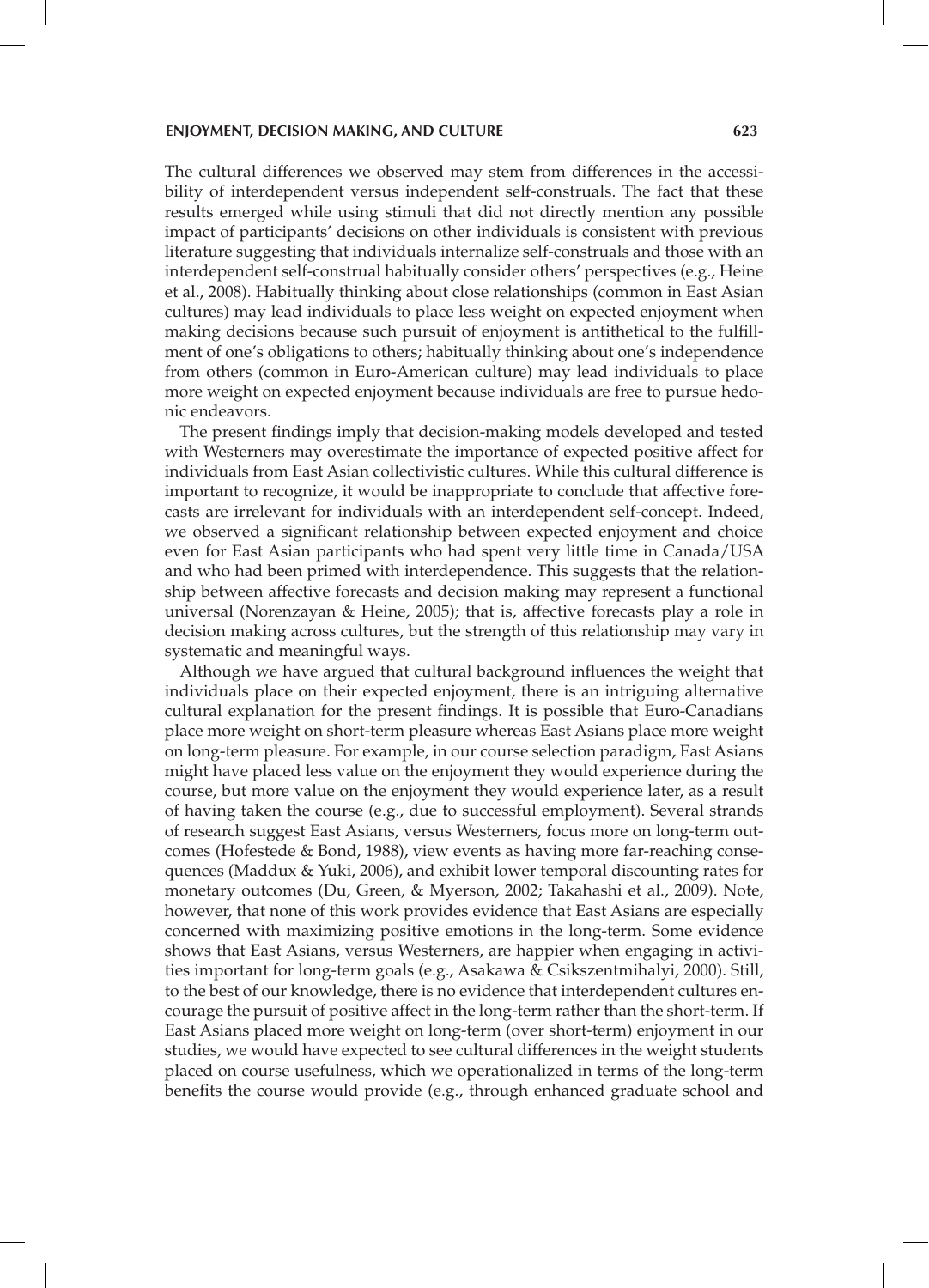career prospects). Yet, we observed no cultural differences in how much weight students placed on course usefulness. Previous research provides strong support for our theoretical notion that interdependent cultures foster ambivalence toward the pursuit of positive affect. Still, the delay of gratification explanation represents a worthwhile avenue for future research.

Further work is needed to extend the generalizability of the present findings to other populations. Our investigation was limited to Euro-Canadians and East Asians living in Canada. This population provided us with an ideal first test of our hypotheses. Because all of our participants were students at the same university, we could be fairly confident that they would share a common understanding of our experimental materials. At the same time, the diversity of this student population enabled us to recruit individuals who possessed a strong East Asian cultural background. Having established the existence of a cultural difference within this population, it would be worthwhile to extend this work to examine not only East Asians living in East Asia, but also to examine individuals in other cultural contexts (e.g., Latin America, indigenous cultures in Central America and Africa).

By choosing to focus on enjoyment—a broad, positive, affective dimension—our approach builds directly upon important work on human motivation and recent work on affective forecasting and decision making. Importantly, enjoyment constitutes the critical affective component in prominent theories of intrinsic motivation (e.g., Ryan & Deci, 2000). Furthermore, the majority of affective forecasting studies assess affect using broad, single-item measures (e.g., Dunn, Wilson, & Gilbert, 2003; Gilbert, Pinel, Wilson, Blumberg, & Wheatley, 1998; Lam et al., 2005), which Wilson and Gilbert (2003) argue have adequate psychometric properties. Recent work suggests that similar results emerge regardless of whether a single item or multiple items are used to assess affective forecasts (Dunn & Ashton-James, 2008). Consistent with the affective forecasting literature more broadly, studies specifically examining the relationship between expected emotions and decision making typically focus on broad dimensions of positive affect, such as enjoyment (e.g., Klaaren, Hodges, & Wilson, 1994). For example, most studies testing decision affect theory have employed single-item measures of expected positive affect in predicting choices (Mellers et al., 1997; Mellers et al., 1999). Thus, the present work can be readily integrated with the existing literature on affective forecasting, decision making, and motivation.

While our methodological approach maps on to existing literature, it would be worthwhile to extend the present investigation to include other affective dimensions. Based on our theoretical perspective, we expect that our findings would generalize to other kinds of broad positive affect (e.g., personal happiness) and high-arousal positive affect (e.g., excitement) as Western individuals are also likely to value these kinds of affect more than East Asians (Bennedict, 1946; Tsai, Knutson, & Fung, 2006), Future studies, or a more culturally specific operationalization of usefulness, may shed light on what factors East Asians place more weight on in their decisions. For example, socially engaging positive emotions (e.g., respect) and low-arousal positive affect may be more important for East Asians than Westerners (Kitayama, Mesquita, & Karasawa, 2006; Tsai et al., 2006). Cultural differences also exist in the tendency to approach positive outcomes versus avoid negative outcomes (e.g., Lee, Aaker, & Gardner, 2000), suggesting that East Asians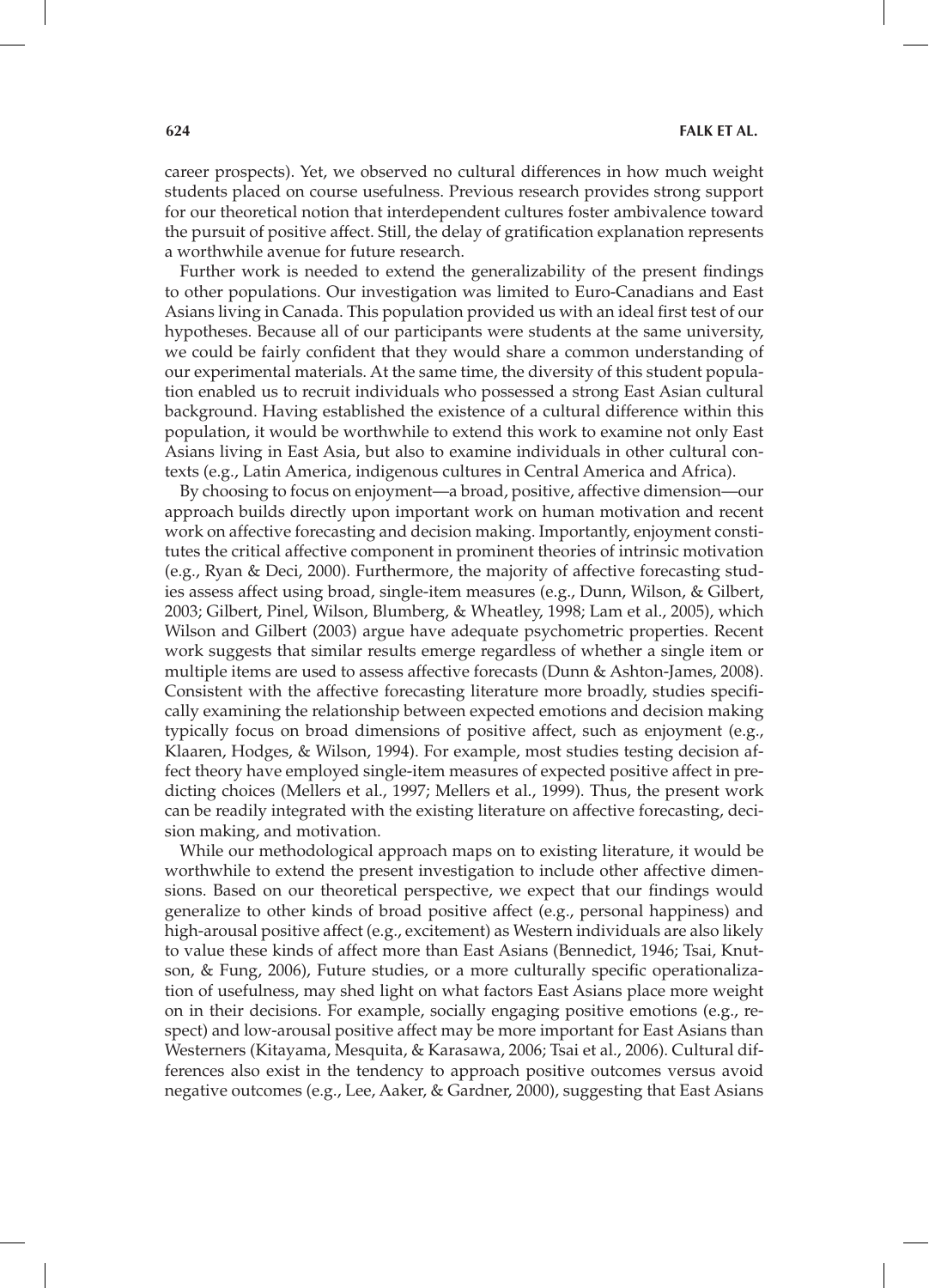may place more weight on affective forecasts for negative emotions. Finally, it is possible that East Asians strive for a balance between positive and negative affect instead of trying to maximize or minimize either (Heine et al., 1999; Kitayama & Markus, 2000; Uchida et al., 2004). By providing the first demonstration that culture moderates the weight individuals place on a broad dimension of expected affect (i.e., enjoyment), the present work lays the foundation for a broad exploration of the ways in which culture shapes the relationship between affective forecasts and decision making.

That is, the present research sheds light in this area by demonstrating that the weight individuals place on their own expected enjoyment depends on their cultural background and, more specifically, on the relative accessibility of independent versus interdependent self-construals. Given that differences in independence and interdependence tend to cluster with other cultural dimensions, our studies do not preclude the possibility that other pathways and dimensions may also moderate the forecast-decision relationship. The current research primarily constitutes the first stage in identifying a cultural difference and much work still remains to further explain the mechanisms underlying this cultural difference (Heine & Norenzayan, 2006). Still, the present work does allow us some insight into the question we posed at the outset regarding Susan and Shizuka's course selection dilemma. Our work suggests that Susan and Shizuka would both place substantial weight on how much they expected to enjoy their courses. However, to the extent that Shizuka possessed an interdependent sense of self, it is likely that she would place less weight on her own forecasted enjoyment than would Susan.

# **Appendix. Course Descriptions**

*Literature 959 (Analysis of Fairytales).* Not many students rated the content of the course to be useful or applicable to their future courses or careers. However, the professor for this class is famed for lively and enthusiastic lectures with a high level of student participation and interaction—including live demonstrations and reenactments.

*Science 943 (Applied Research Methods).* Graduate schools often prefer students with this specialized course on their transcript—even if you are not applying to a graduate program in a science-related field. Each lecture starts off with a video clip from a new popular movie—something students have said is very entertaining and makes learning fun.

*English 972 (Perfect Essay and Report Writing).* Many lengthy PowerPoint presentations and very, very dim lights often make students in the class want to just go to sleep. Unfortunately the chairs are too uncomfortable to permit students to do so. However, this course looks great on a resume and many professional organizations and business are looking for students that have experience in this particular domain.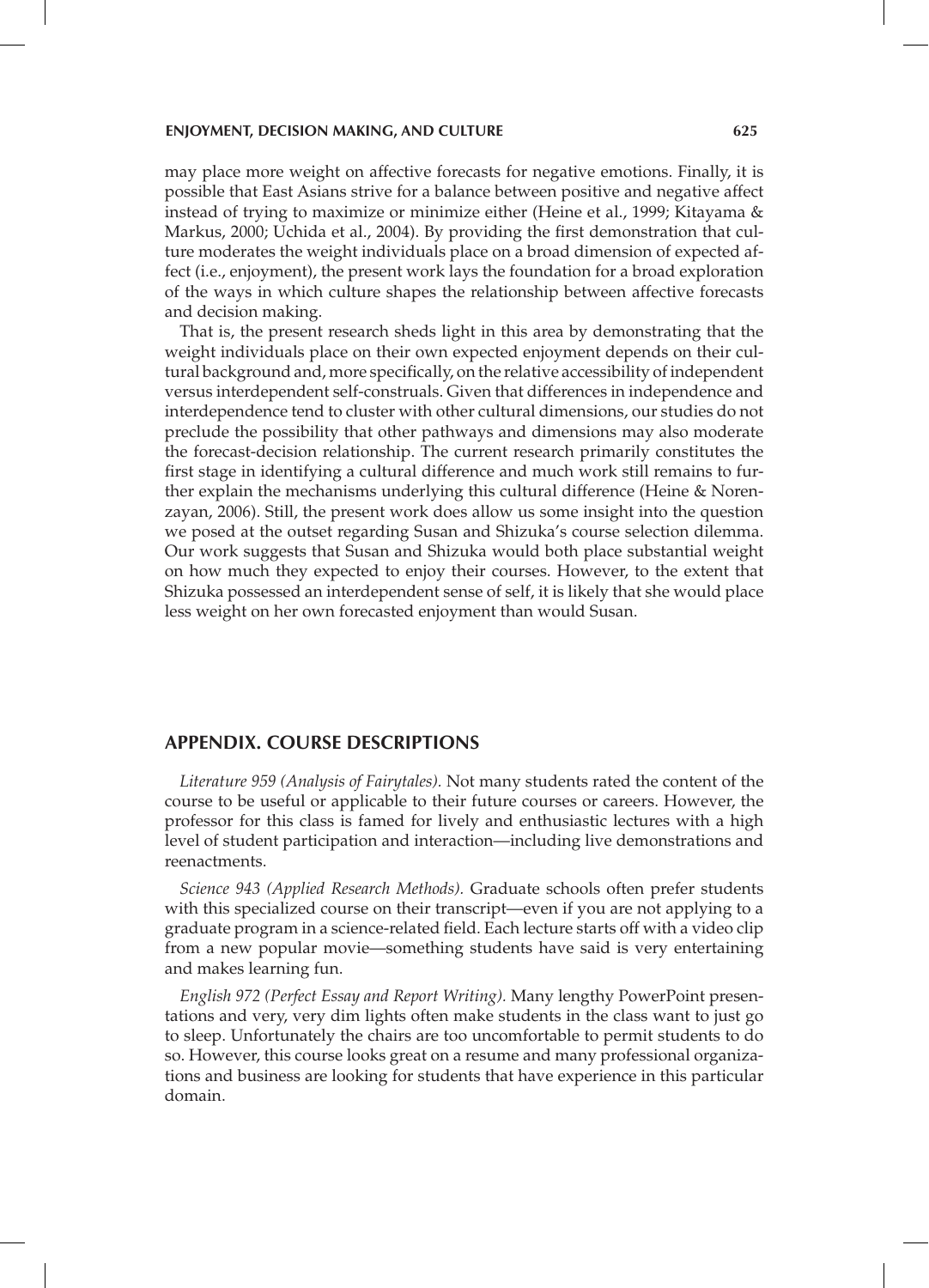*Math 958 (Applied Statistical Methods).* The content of this course has a wide range of applications no matter what your major field of study. Students from nearly all domains will no doubt learn something that can be applied in practical situations. Students noted that the professor speaks in a sleep-inducing monotone voice, and lectures are often rather dry.

*English 942 (Abstract Writing).* Do not expect an easy "A" in this course. The professor refuses to get to know students and will not write letters of recommendations for anyone. Students often reported that the lectures were "less entertaining than average" and there were few opportunities for interaction and participation.

*Science 974 (Theories of Scientific Knowledge).* The professor for this course has been described as "dictator-like." Everything is taken so seriously that students have reported lectures to be somewhat depressing. The content is also something you will probably not find to be helpful in your everyday life or in your future career—no matter what field you decide to enter.

*Literature 966 (Famous Persuasive Essays).* The professor gives some of the most entertaining lectures you will ever have at UBC. Students have found the content to be engaging and useful in their everyday lives. In addition, due to a small class size, the professor often offers to write letters of recommendations for all students in the class—for the purposes of graduate school applications, job applications, or scholarship applications.

*Math 965 (The Magic of Numbers).* The professor for this class has been known to hold class outside when the weather is nice. Several times during the term class discussions are held at the professor's house on campus. The professor's spouse is well known for her chocolate chip cookies—expect to go over course material while having your fill of these marvelous cookies and other snacks. Don't expect the course content to be anything that your future employer will be interested in anyway—most businesses are not interested in hiring those with such skills.

# **References**

- Asakawa, K., & Csikszentmihalyi, M. (2000). Feelings of connectedness and internalization of values in Asian American adolescents. *Journal of Youth and Adolescence, 29*, 121-145.
- Benedict, R. (1946). *The chrysanthemum and the sword: Patterns of Japanese culture*. Boston: Houghton Mifflin.
- Cohen, D., & Hoshino-Browne, E. (2005). Insider and outsider perspectives on the self and social world. In R. M. Sorrentino, D. Cohen, J. M. Olson, & M. P. Zanna (Eds.), *Culture and social behavior: The tenth Ontario symposium* (pp. 49-76). Hillsdale, NJ: Erlbaum.
- Cohen, D., Hoshino-Browne, E., & Leung, A. (2007). Culture and the structure of personal experience. In M. P. Zanna (Ed.), *Advances in experimental social psychology, Vol. 39* (pp. 1-69). San Diego, CA: Academic.
- Diener, E., Diener, M., & Diener, C. (1995). Factors predicting the subjective well-being of nations. *Journal of Personality and Social Psychology, 69*, 851-864.
- Diener, E., Suh, E. M., Smith, H., & Shao, L. (1995). National differences in reported subjective well-being: Why do they occur? *Social Indicators Research, 34*, 7-32.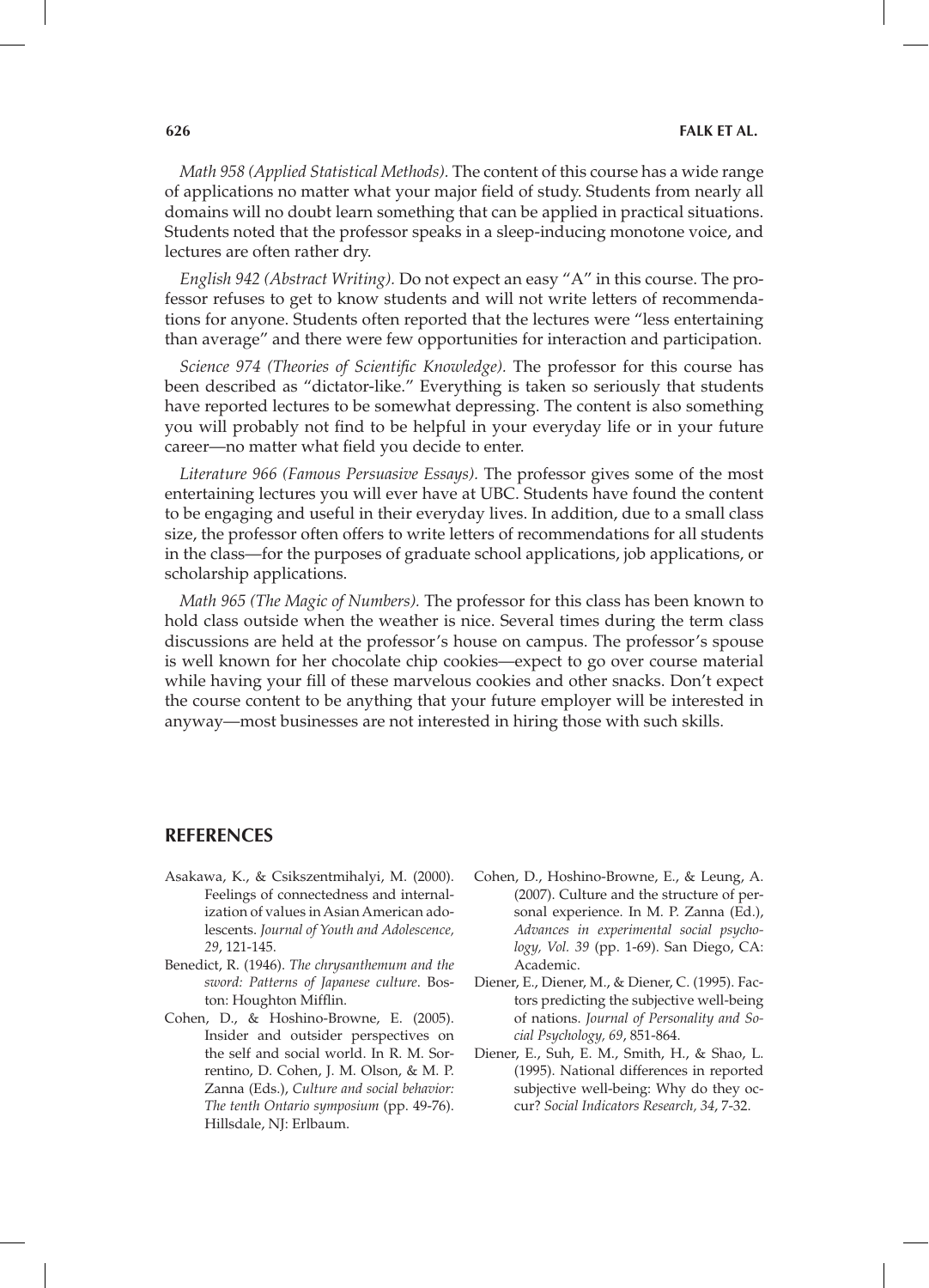- Du, W., Green, L., & Myerson, J. (2002). Crosscultural comparisons of discounting delayed and probabilistic rewards. *The Psychological Record, 52,* 479-492.
- Dunn, E. W., & Ashton-James, C. (2008). On emotional innumeracy: Predicted and actual affective responses to grand-scale tragedies. *Journal of Experimental Social Psychology, 44,* 692-698*.*
- Dunn, E. W., & Laham, S. M. (2006). Affective forecasting: A user's guide to emotional time travel. In J. P. Forgas (Ed.), *Affect in social thinking and behavior* (pp. 177-196). New York: Psychology Press.
- Dunn, E. W., Wilson, T. D., & Gilbert, D. T. (2003). Location, location, location: The misprediction of satisfaction in housing lotteries. *Personality and Social Psychology Bulletin, 29*, 1421-1432.
- Fong, C. P. S., & Wyer, R. S., Jr. (2003). Cultural, social, and emotional determinants of decisions under uncertainty. *Organizational Behavior and Human Decision Processes, 90*, 304-322.
- Gardner, W. L., Gabriel, S., & Lee, A. Y. (1999). "I" value freedom, but "we" value relationships: Self-construal priming mirrors cultural differences in judgment. *Psychological Science, 10*, 321-326.
- Gilbert, D. T., Pinel, E. C., Wilson, T. D., Blumberg, S. J., & Wheatley, T. P. (1998). Immune neglect: A source of durability bias in affective forecasting. *Journal of Personality and Social Psychology, 75*, 617-638.
- Heine, S. J. (1996). *Culture and the need for positive self-regard: The Japanese case.* Unpublished Doctoral Dissertation, The University of British Columbia.
- Heine, S. J., & Hamamura, S. (2007). In search of East Asian self-enhancement. *Personality and Social Psychology Review, 11,*  1-24.
- Heine, S. J., Kitayama, S., Lehman, D. R., Takata, T., Ide, E., Leung, C., et al. (2001). Divergent consequences of success and failure in Japan and North America: An investigation of self-improving motivations and malleable selves. *Journal of Personality and Social Psychology, 81*, 599-615.
- Heine, S. J., & Lehman, D. R. (2004). Move the body, change the self: Acculturative effects on the self-concept. In M. Schaller & C. S. Crandall (Eds.), *The psychological*

*foundations of culture* (pp. 305-331). Mahwah, NJ: Erlbaum.

- Heine, S. J., Lehman, D. R., Markus, H. R., & Kitayama, S. (1999). Is there a universal need for positive self-regard? *Psychological Review, 106*, 766-794.
- Heine, S. J., & Norenzayan, A. (2006). Toward a psychological science for a cultural species. *Perspectives on Psychological Science, 1*, 251-269.
- Heine, S. J., Takemoto, T., Moskalenko, S., Lasaleta, J., & Henrich, J. (2008). Mirrors in the head: Cultural variation in objective self-awareness. *Personality and Social Psychology Bulletin, 34,* 879-887.
- Henrich, J., Heine, S. J., & Norenzayan, A. (2010). The weirdest people in the world? *Behavioral and Brain Sciences, 33,*  61-83.
- Hofstede, G., & Bond, M. H. (1988). The Confucius connection: From cultural roots to economic growth. *Organizational Dynamics, 16,* 5-21.
- Hong, Y., Ip, G., Chiu, C., Morris, M. W., & Menon, T. (2001). Cultural identity and dynamic construction of the self: Collective duties and individual rights in Chinese and American cultures. *Social Cognition, 19*, 251-268.
- Hong, Y., Morris, M. W., Chiu, C., & Benet-Martínez, V. (2000). Multicultural minds: A dynamic constructivist approach to culture and cognition. *American Psychologist, 55*, 709-720.
- Kitayama, S., & Markus, H. R. (1999). Yin and yang of the Japanese self: The cultural psychology of personality coherence. In D. Cervone, & Y. Shoda (Eds.), *The coherence of personality: Social-cognitive bases of consistency, variability, and organization* (pp. 242-302). New York: Guilford.
- Kitayama, S., & Markus, H. R. (2000). The pursuit of happiness and the realization of sympathy: Cultural patterns of self, social relations, and well-being. In E. Diener & E. M. Suh (Eds.), *Culture and subjective well-being* (pp. 113-161). Cambridge, MA: MIT Press.
- Kitayama, S., Markus, H. R., & Kurokawa, M. (2000). Culture, emotion, and wellbeing: Good feelings in Japan and the United States. *Cognition and Emotion, 14*, 93-124.
- Kitayama, S., Mesquita, B., & Karasawa, M. (2006). Cultural affordances and emo-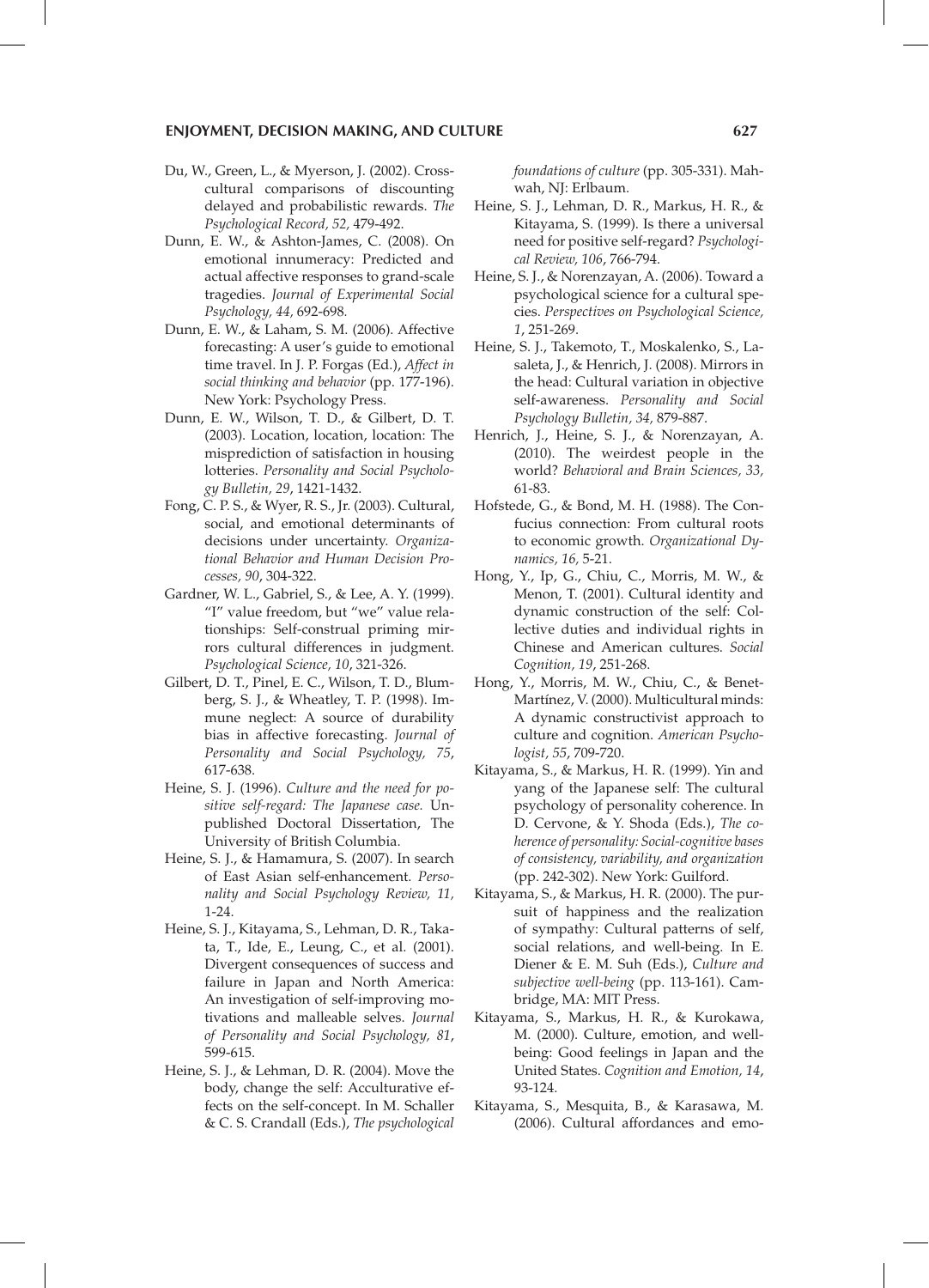tional experience: Socially engaging and disengaging emotions in Japan and the United States. *Journal of Personality and Social Psychology*, *91*, 890-903.

- Klaaren, K. J., Hodges, S. D., & Wilson, T. D. (1994). The role of affective expectations in subjective experience and decisionmaking. *Social Cognition, 12*, 77-101.
- Kwan, V. S. Y., Bond, M. H., & Singelis, T. M. (1997). Pancultural explanations for life satisfaction: Adding relationship harmony to self-esteem. *Journal of Personality and Social Psychology, 73*, 1038-1051.
- Lee, A. Y., Aaker, J. L., & Gardner, W. L. (2000). The pleasures and pains of distinct selfconstruals: The role of interdependence in regulatory focus. *Journal of Personality and Social Psychology, 78*, 1122-1134.
- Loewenstein, G., & Lerner, J. S. (2003). The role of affect in decision making. In R. J. Davidson, K. R. Scherer, & H. H. Goldsmith (Eds.), *Handbook of affective sciences* (pp. 619-642). New York: Oxford University Press.
- Maddux, W. W., & Yuki, M. (2006). The "ripple effect": Cultural differences in perceptions of the consequences of events. *Personality and Social Psychology Bulletin, 32,*  669-683.
- Markus, H. R., & Kitayama, S. (1991). Culture and the self: Implications for cognition, emotion, and motivation. *Psychological Review, 98*, 224-253.
- Mellers, B. A. (2000). Choice and the relative pleasure of consequences. *Psychological Bulletin, 126*, 910-924.
- Mellers, B. A., & McGraw, A. P. (2001). Anticipated emotions as guides to choice. *Current Directions in Psychological Science, 10*, 210-214.
- Mellers, B. A., Schwartz, A., Ho, K., & Ritov, I. (1997). Decision affect theory: Emotional reactions to the outcomes of risky options. *Psychological Science, 8*, 423-429.
- Mellers, B., Schwartz, A., & Ritov, I. (1999). Emotion-based choice. *Journal of Experimental Psychology: General, 128*, 332-345.
- Norenzayan, A., & Heine, S. J. (2005). Psychological universals: What are they and how can we know? *Psychological Bulletin, 131*, 763-784.
- Plath, D. W. (1964). *The after hours: Japan and the search for enjoyment.* Berkeley, CA: University of California Press.
- Quiñones-Vidal, E., López-García, J. J., Peñaranda-Ortega, M., & Tortosa-Gil, F. (2004). The nature of social and personality psychology as reflected in *JPSP*, 1965-2000. *Journal of Personality and Social Psychology, 86*, 435-452.
- Raudenbush, S. W., & Bryk, A. S. (2002). *Hierarchical linear models: Applications and data analysis methods* (2nd ed.). Thousand Oaks, CA: Sage.
- Raudenbush, S. W., Bryk, A. S., & Congdon, R. T. (2004). *HLM 6: Hierarchical linear and nonlinear modeling.* Lincolnwood, IL: Scientific Software International.
- Ryan, R. M., & Deci, E. L. (2000). Self-determination theory and the facilitation of intrinsic motivation, social development, and well-being. *American Psychologist, 55*, 68-78.
- Schkade, D. A., & Kahneman, D. (1998). Does living in California make people happy? A focusing illusion in judgments of life satisfaction. *Psychological Science, 9*, 340-346.
- Suh, E., Diener, E., Oishi, S., & Triandis, H. C. (1998). The shifting basis of life satisfaction judgments across cultures: Emotions versus norms. *Journal of Personality and Social Psychology, 74*, 482-493.
- Takahashi, T., Hadzibeganovic, T., Cannas, S. A., Makino, T., Fukui, H., & Kitayama, S. (2009). Cultural neuroeconomics of intertemporal choice. *Neuroendocrinology Letters, 30,* 185-191.
- Trafimow, D., Triandis, H. C., & Goto, S. G. (1991). Some tests of the distinction between the private self and the collective self. *Journal of Personality and Social Psychology, 60*, 649-655.
- Triandis, H. C. (1989). The self and social behavior in differing cultural contexts. *Psychological Review, 96*, 506-520.
- Triandis, H. C. (1995). *Individualism and collectivism*. Boulder, CO: Westview Press.
- Tsai, J. L., Knutson, B., & Fung, H. H. (2006). Cultural variation in affect valuation. *Journal of Personality and Social Psychology, 90*, 288-307.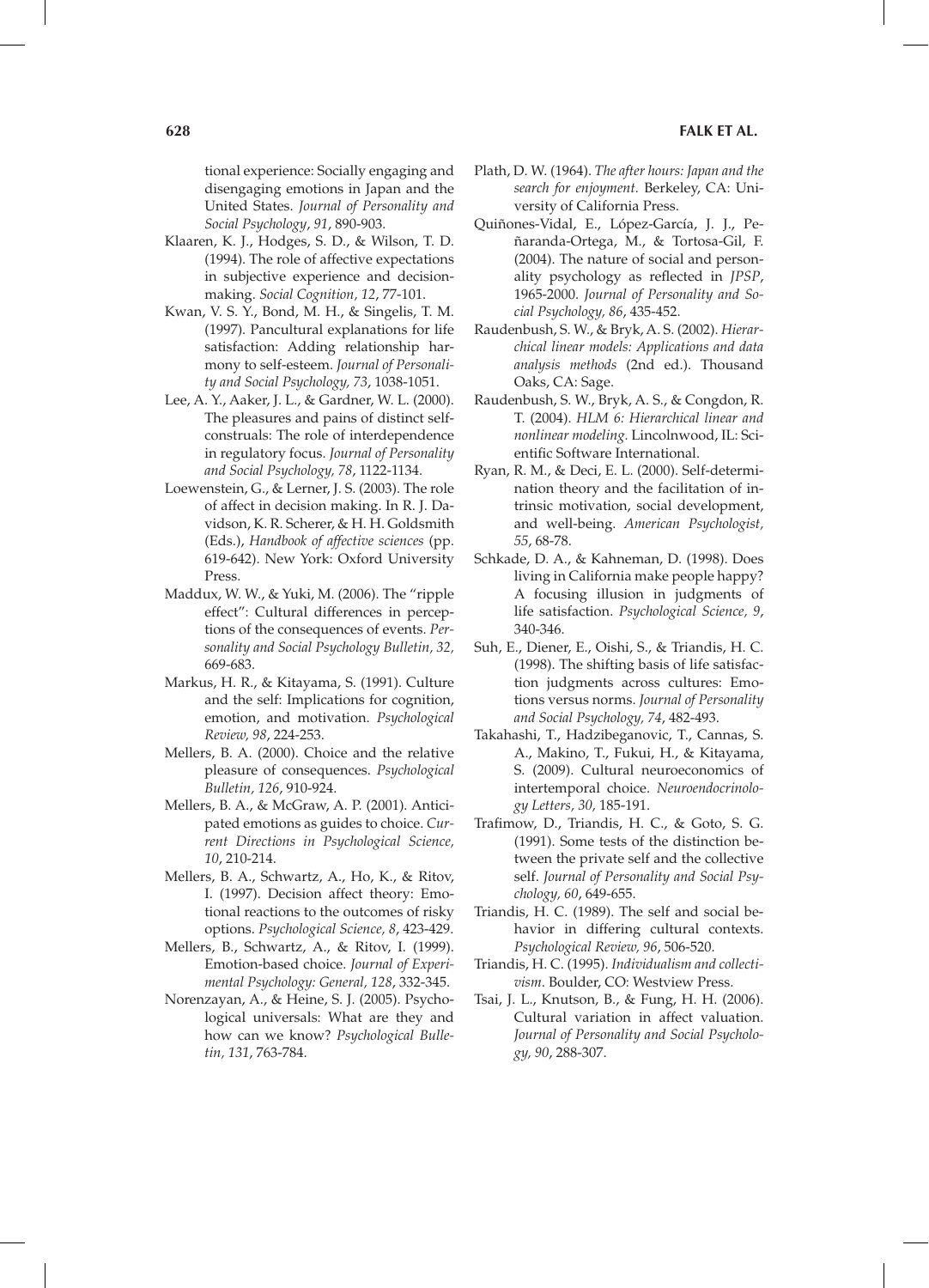- Uchida, Y., & Kitayama, S. (2009). Happiness and unhappiness in East and West: Themes and variations. *Emotion, 9,*  441-456.
- Uchida, Y., Norasakkunkit, V., & Kitayama, S. (2004). Cultural constructions of happiness: Theory and empirical evidence. *Journal of Happiness Studies, 5*, 223-239.
- Wilson, T. D., & Gilbert, D. T. (2003). Affective forecasting. In M. P. Zanna (Ed.), *Advances in experimental social psychology, vol. 35* (pp. 345-411). Amsterdam: Academic.
- Wu, S., & Keysar, B. (2007). Cultural effects on perspective taking. *Psychological Science, 18,* 600-606.